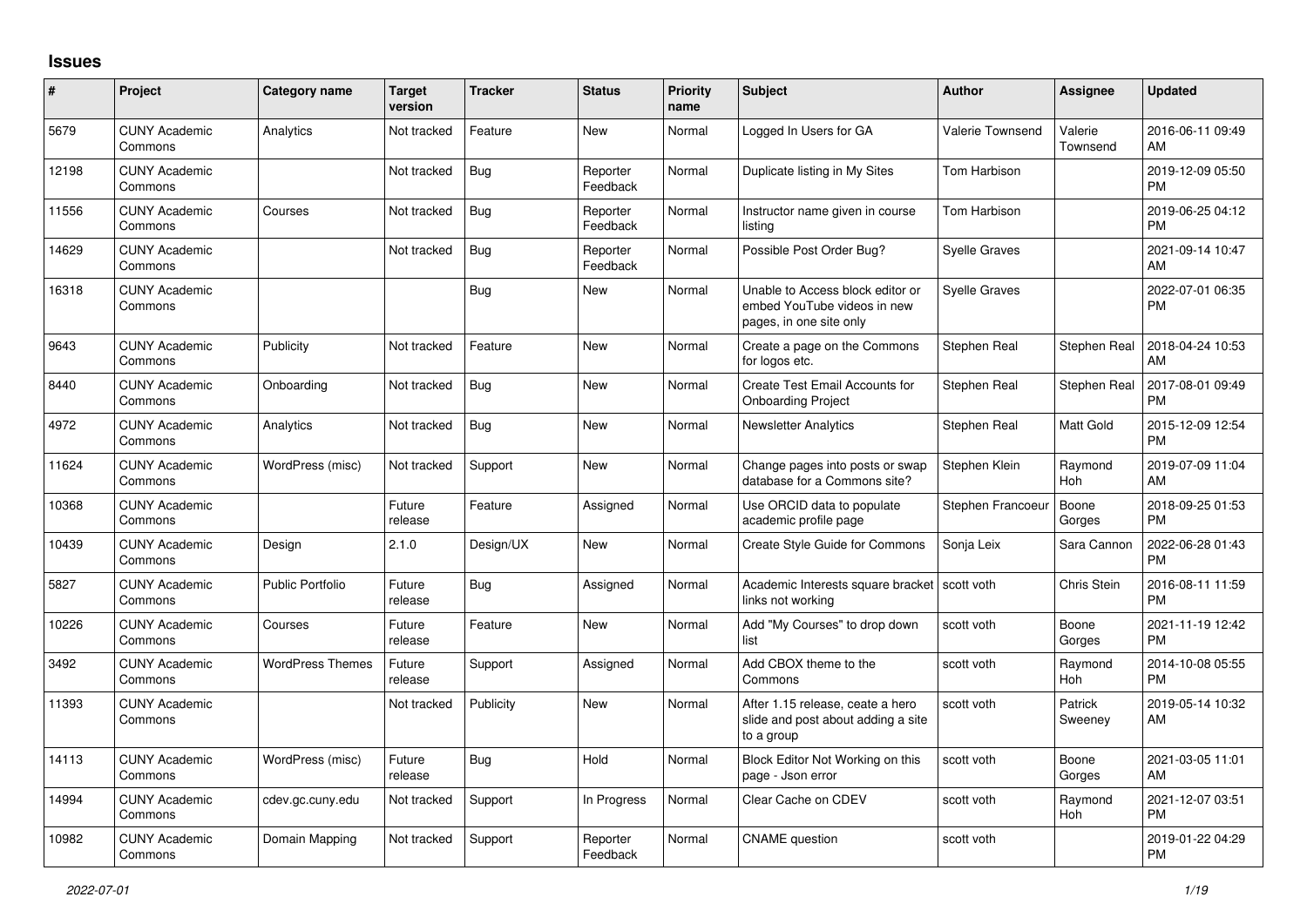| #     | Project                         | <b>Category name</b>     | <b>Target</b><br>version | <b>Tracker</b> | <b>Status</b>        | <b>Priority</b><br>name | <b>Subject</b>                                                                      | <b>Author</b> | Assignee              | <b>Updated</b>                |
|-------|---------------------------------|--------------------------|--------------------------|----------------|----------------------|-------------------------|-------------------------------------------------------------------------------------|---------------|-----------------------|-------------------------------|
| 12573 | <b>CUNY Academic</b><br>Commons | <b>WordPress Plugins</b> | Future<br>release        | Bug            | New                  | Normal                  | <b>CommentPress Core Issues</b>                                                     | scott voth    |                       | 2020-03-24 04:32<br><b>PM</b> |
| 14394 | <b>CUNY Academic</b><br>Commons |                          | Not tracked              | Feature        | <b>New</b>           | Normal                  | Commons News Site - redesign                                                        | scott voth    | scott voth            | 2021-09-14 10:46<br>AM        |
| 13946 | <b>CUNY Academic</b><br>Commons | <b>WordPress Plugins</b> | 2.1.0                    | Support        | Assigned             | Normal                  | <b>Custom Embed handler For</b><br>OneDrive files                                   | scott voth    | Raymond<br><b>Hoh</b> | 2022-05-26 10:46<br>AM        |
| 11386 | <b>CUNY Academic</b><br>Commons | WordPress - Media        | Not tracked              | Support        | Reporter<br>Feedback | Normal                  | disappearing images                                                                 | scott voth    | Boone<br>Gorges       | 2019-05-14 10:32<br>AM        |
| 11493 | <b>CUNY Academic</b><br>Commons | Domain Mapping           | Not tracked              | Support        | Reporter<br>Feedback | Normal                  | Domain Mapping Request - Talia<br>Schaffer                                          | scott voth    | Matt Gold             | 2019-08-06 08:39<br>AM        |
| 11860 | <b>CUNY Academic</b><br>Commons | Registration             | Future<br>release        | Feature        | New                  | Normal                  | <b>Ensure Students Are Aware They</b><br>Can Use Aliases At Registration            | scott voth    |                       | 2019-09-24 08:46<br>AM        |
| 4438  | <b>CUNY Academic</b><br>Commons | Events                   | Future<br>release        | Bug            | Assigned             | Normal                  | Events Calendar - Export<br><b>Recurring Events</b>                                 | scott voth    | Daniel Jones          | 2016-05-23 04:25<br><b>PM</b> |
| 11531 | <b>CUNY Academic</b><br>Commons | Events                   | Future<br>release        | Feature        | <b>New</b>           | Normal                  | Main Events calendar should<br>include non-public events that<br>user has access to | scott voth    | Boone<br>Gorges       | 2019-06-11 10:00<br>AM        |
| 10839 | <b>CUNY Academic</b><br>Commons | About page               | Not tracked              | Support        | <b>New</b>           | Normal                  | <b>Mission Statement Needs</b><br>Revision                                          | scott voth    | Matt Gold             | 2018-12-26 10:58<br>AM        |
| 4535  | <b>CUNY Academic</b><br>Commons | My Commons               | Future<br>release        | Bug            | <b>New</b>           | Low                     | My Commons filter issue                                                             | scott voth    | Raymond<br>Hoh        | 2015-09-01 11:17<br>AM        |
| 10354 | <b>CUNY Academic</b><br>Commons | <b>Public Portfolio</b>  | Future<br>release        | Feature        | New                  | Normal                  | Opt out of Having a Profile Page                                                    | scott voth    | Chris Stein           | 2020-05-12 10:43<br>AM        |
| 11788 | <b>CUNY Academic</b><br>Commons | <b>WordPress Plugins</b> | Future<br>release        | Support        | Reporter<br>Feedback | Normal                  | Plugin Request - Browse Aloud                                                       | scott voth    |                       | 2019-09-24 08:42<br>AM        |
| 11496 | <b>CUNY Academic</b><br>Commons | <b>Public Portfolio</b>  | 1.15.2                   | Support        | New                  | Normal                  | Replace Twitter Icon on Member<br>Portfolio page                                    | scott voth    | Boone<br>Gorges       | 2019-06-06 01:03<br><b>PM</b> |
| 16245 | <b>CUNY Academic</b><br>Commons | WordPress (misc)         |                          | Bug            | Reporter<br>Feedback | Normal                  | Save Button missing on<br>WordPress Profile page                                    | scott voth    | Raymond<br>Hoh        | 2022-06-16 03:09<br><b>PM</b> |
| 12247 | <b>CUNY Academic</b><br>Commons | Publicity                | Not tracked              | Support        | New                  | Normal                  | <b>Screenshot of First Commons</b><br>Homepage                                      | scott voth    | scott voth            | 2020-01-14 12:08<br><b>PM</b> |
| 15767 | <b>CUNY Academic</b><br>Commons | WordPress (misc)         |                          | Support        | New                  | Normal                  | Site loading slowly                                                                 | scott voth    | Boone<br>Gorges       | 2022-04-04 08:56<br><b>PM</b> |
| 9515  | <b>CUNY Academic</b><br>Commons | <b>WordPress Plugins</b> | Not tracked              | Bug            | Reporter<br>Feedback | Normal                  | Text to Speech plugin - "More<br>Slowly" checkbox not working                       | scott voth    | Boone<br>Gorges       | 2018-06-13 02:26<br><b>PM</b> |
| 519   | <b>CUNY Academic</b><br>Commons | <b>BuddyPress Docs</b>   | Future<br>release        | Feature        | Assigned             | Low                     | TOC for individual docs - for new<br>BP "wiki-like" plugin                          | scott voth    | Boone<br>Gorges       | 2015-11-09 05:54<br><b>PM</b> |
| 12392 | <b>CUNY Academic</b><br>Commons | Help/Codex               | Not tracked              | Documentation  | <b>New</b>           | Normal                  | Updates to Common Commons<br>Questions on Help Page                                 | scott voth    | Margaret<br>Galvan    | 2020-02-11 10:53<br>AM        |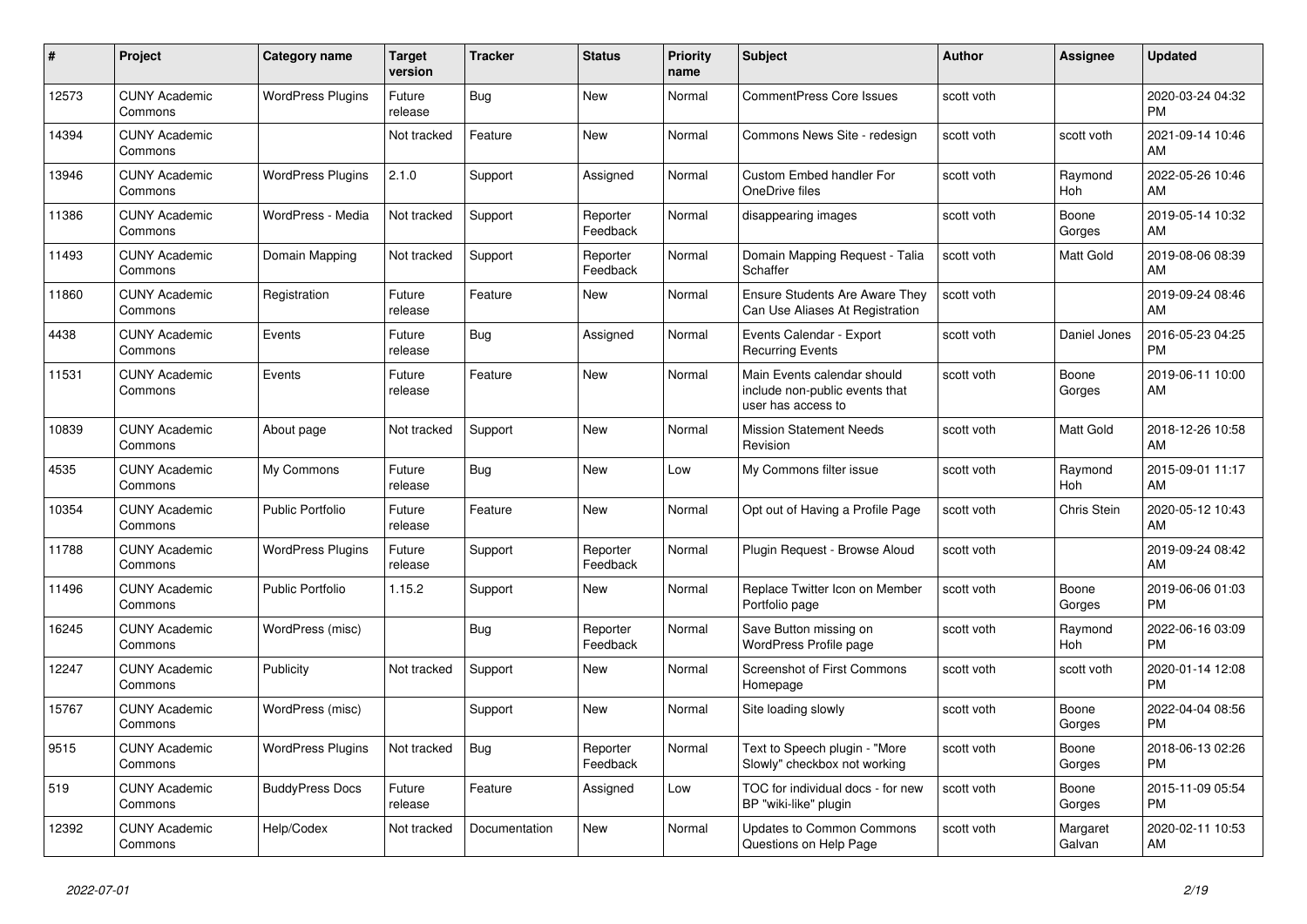| #     | Project                         | <b>Category name</b>     | <b>Target</b><br>version | <b>Tracker</b> | <b>Status</b>        | Priority<br>name | <b>Subject</b>                                                  | <b>Author</b>    | <b>Assignee</b>     | <b>Updated</b>                |
|-------|---------------------------------|--------------------------|--------------------------|----------------|----------------------|------------------|-----------------------------------------------------------------|------------------|---------------------|-------------------------------|
| 585   | <b>CUNY Academic</b><br>Commons | Group Forums             | Future<br>release        | Feature        | Assigned             | Normal           | Merge Forum Topics                                              | Sarah Morgano    | Boone<br>Gorges     | 2011-07-06 04:11<br><b>PM</b> |
| 1888  | <b>CUNY Academic</b><br>Commons | Home Page                | Future<br>release        | Feature        | Assigned             | Normal           | Refactor BP MPO Activity Filter to<br>support proper pagination | Sarah Morgano    | Boone<br>Gorges     | 2014-05-01 07:11<br><b>PM</b> |
| 5826  | <b>CUNY Academic</b><br>Commons | <b>WordPress Plugins</b> | Future<br>release        | Support        | Reporter<br>Feedback | Normal           | <b>Remove Subscription Options</b><br>plugin from directory     | Sarah Morgano    | Sarah<br>Morgano    | 2016-10-21 04:14<br><b>PM</b> |
| 4221  | <b>CUNY Academic</b><br>Commons | Group Forums             | Future<br>release        | Design/UX      | Assigned             | Normal           | Add 'Number of Posts' display<br>option to Forum page           | Samantha Raddatz | Samantha<br>Raddatz | 2015-06-26 02:21<br><b>PM</b> |
| 4222  | <b>CUNY Academic</b><br>Commons | <b>User Experience</b>   | Future<br>release        | Design/UX      | <b>New</b>           | Normal           | Add information to 'Delete<br>Account' page                     | Samantha Raddatz | scott voth          | 2015-06-26 11:35<br>AM        |
| 4225  | <b>CUNY Academic</b><br>Commons | DiRT Integration         | Future<br>release        | Design/UX      | <b>New</b>           | Normal           | Add information to DIRT page (in<br>Create a Group)             | Samantha Raddatz | <b>Matt Gold</b>    | 2015-06-26 03:14<br><b>PM</b> |
| 4226  | <b>CUNY Academic</b><br>Commons | <b>BuddyPress Docs</b>   | Future<br>release        | Design/UX      | New                  | Normal           | Add option to connect a Doc with<br>a Group                     | Samantha Raddatz | Samantha<br>Raddatz | 2015-09-09 04:08<br><b>PM</b> |
| 4253  | <b>CUNY Academic</b><br>Commons | <b>Public Portfolio</b>  | Future<br>release        | Design/UX      | <b>New</b>           | Normal           | Encourage users to add portfolio<br>content                     | Samantha Raddatz | Samantha<br>Raddatz | 2015-07-07 11:32<br>AM        |
| 4592  | <b>CUNY Academic</b><br>Commons | Events                   | Future<br>release        | Design/UX      | New                  | Normal           | Event Creation - Venue Dropdown<br>Slow                         | Samantha Raddatz | Boone<br>Gorges     | 2015-09-14 04:56<br><b>PM</b> |
| 4622  | <b>CUNY Academic</b><br>Commons | <b>Public Portfolio</b>  | Future<br>release        | Design/UX      | New                  | Normal           | <b>Profile Visibility Settings</b>                              | Samantha Raddatz | Samantha<br>Raddatz | 2015-09-21 12:18<br><b>PM</b> |
| 5298  | <b>CUNY Academic</b><br>Commons |                          | Not tracked              | Publicity      | New                  | Normal           | Survey Pop-Up Text                                              | Samantha Raddatz | Samantha<br>Raddatz | 2016-03-22 12:27<br><b>PM</b> |
| 58    | <b>CUNY Academic</b><br>Commons | BuddyPress (misc)        | Future<br>release        | Feature        | Assigned             | Low              | Make member search sortable by<br>last name                     | Roberta Brody    | Boone<br>Gorges     | 2010-08-26 02:38<br><b>PM</b> |
| 14983 | <b>CUNY Academic</b><br>Commons | WordPress (misc)         | Not tracked              | Support        | Reporter<br>Feedback | Normal           | "Read More" tag not working                                     | Rebecca Krisel   | Raymond<br>Hoh      | 2021-11-23 01:17<br><b>PM</b> |
| 3939  | <b>CUNY Academic</b><br>Commons | <b>WordPress Plugins</b> | Future<br>release        | Bug            | Hold                 | Normal           | Activity stream support for<br>Co-Authors Plus plugin           | Raymond Hoh      | Raymond<br>Hoh      | 2015-11-09 06:13<br><b>PM</b> |
| 11243 | <b>CUNY Academic</b><br>Commons | BuddyPress (misc)        | Future<br>release        | Bug            | <b>New</b>           | Normal           | Audit bp-custom.php                                             | Raymond Hoh      | Raymond<br>Hoh      | 2022-04-26 11:59<br>AM        |
| 14496 | <b>CUNY Academic</b><br>Commons | Domain Mapping           | Future<br>release        | Bug            | New                  | Normal           | Mapped domain SSO uses<br>third-party cookies                   | Raymond Hoh      | Raymond<br>Hoh      | 2021-05-24 04:03<br><b>PM</b> |
| 16255 | <b>CUNY Academic</b><br>Commons | WordPress (misc)         |                          | Bug            | New                  | Normal           | Need to define 'MULTISITE'<br>constant in wp-config.php         | Raymond Hoh      |                     | 2022-06-19 09:31<br>AM        |
| 16319 | <b>CUNY Academic</b><br>Commons | <b>WordPress Plugins</b> | 2.0.3                    | <b>Bug</b>     | New                  | Normal           | Request for Events Calendar Pro<br>5.14.2 update                | Raymond Hoh      | Raymond<br>Hoh      | 2022-07-01 04:16<br><b>PM</b> |
| 14908 | CUNY Academic<br>Commons        | Performance              |                          | Bug            | <b>New</b>           | Normal           | Stale object cache on cdev                                      | Raymond Hoh      | Boone<br>Gorges     | 2021-12-07 09:45<br>AM        |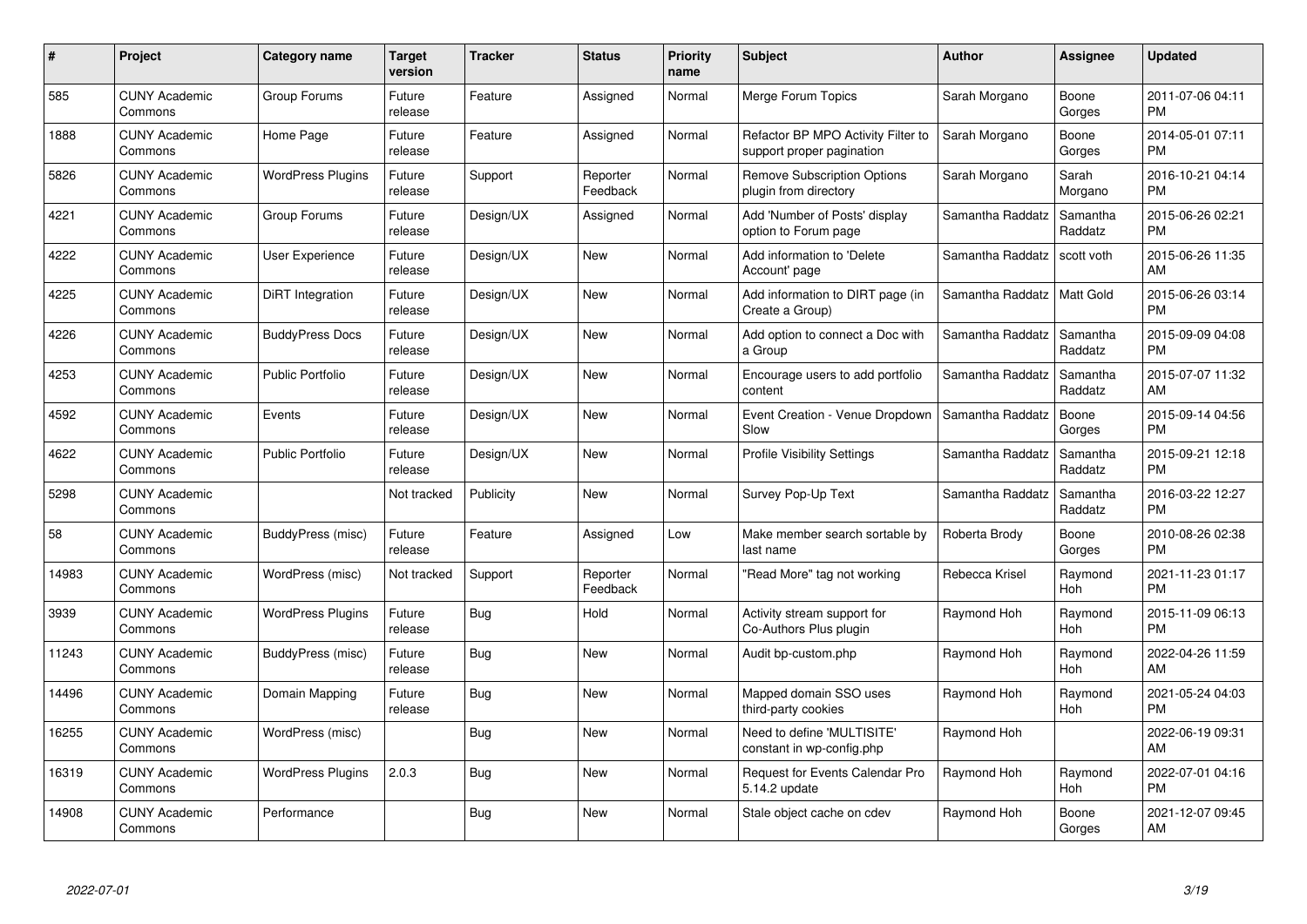| #     | Project                         | <b>Category name</b>     | <b>Target</b><br>version | <b>Tracker</b> | <b>Status</b>        | Priority<br>name | <b>Subject</b>                                                                                  | Author                  | <b>Assignee</b>     | <b>Updated</b>                        |
|-------|---------------------------------|--------------------------|--------------------------|----------------|----------------------|------------------|-------------------------------------------------------------------------------------------------|-------------------------|---------------------|---------------------------------------|
| 16177 | <b>CUNY Academic</b><br>Commons | Reply By Email           |                          | <b>Bug</b>     | <b>New</b>           | Normal           | Switch to Inbound mode for RBE                                                                  | Raymond Hoh             | Raymond<br>Hoh      | 2022-05-30 04:32<br>PM.               |
| 3691  | <b>CUNY Academic</b><br>Commons | <b>WordPress Plugins</b> | Future<br>release        | Bug            | New                  | Normal           | <b>WPMU Domain Mapping</b><br>Debugging on cdev                                                 | Raymond Hoh             | Matt Gold           | 2014-12-12 09:04<br><b>AM</b>         |
| 5182  | <b>CUNY Academic</b><br>Commons | Social Paper             | Future<br>release        | Design/UX      | New                  | Normal           | "Publishing" a private paper on<br>social paper?                                                | Raffi<br>Khatchadourian | Boone<br>Gorges     | 2016-10-13 04:12<br><b>PM</b>         |
| 16290 | <b>CUNY Academic</b><br>Commons |                          |                          | Feature        | Reporter<br>Feedback | Normal           | Add Table Of Contents Block<br>plug-in                                                          | Raffi<br>Khatchadourian |                     | 2022-06-24 10:26<br>AM                |
| 16294 | <b>CUNY Academic</b><br>Commons |                          |                          | Bug            | New                  | Urgent           | CAC is down                                                                                     | Raffi<br>Khatchadourian |                     | 2022-06-27 02:00<br><b>PM</b>         |
| 15516 | <b>CUNY Academic</b><br>Commons | <b>WordPress Plugins</b> |                          | <b>Bug</b>     | Reporter<br>Feedback | Normal           | Can't publish or save draft of post<br>on wordpress.com                                         | Raffi<br>Khatchadourian | Raymond<br>Hoh      | 2022-03-02 05:52<br><b>PM</b>         |
| 5183  | <b>CUNY Academic</b><br>Commons | Social Paper             | Future<br>release        | Design/UX      | New                  | Normal           | Creating a new paper when<br>viewing an existing paper                                          | Raffi<br>Khatchadourian | Samantha<br>Raddatz | 2016-02-02 12:09<br><b>PM</b>         |
| 8498  | <b>CUNY Academic</b><br>Commons | <b>WordPress Plugins</b> | Future<br>release        | Feature        | <b>New</b>           | Low              | <b>Gravity Forms Email Users</b>                                                                | Raffi<br>Khatchadourian | Matt Gold           | 2017-10-13 12:58<br><b>PM</b>         |
| 14792 | <b>CUNY Academic</b><br>Commons |                          |                          | Bug            | New                  | Normal           | Inconsistent email notifications<br>from gravity forms                                          | Raffi<br>Khatchadourian |                     | 2021-10-04 01:50<br><b>PM</b>         |
| 16314 | <b>CUNY Academic</b><br>Commons | <b>WordPress Plugins</b> |                          | Feature        | <b>New</b>           | Normal           | Install Multicollab plug-in?                                                                    | Raffi<br>Khatchadourian |                     | 2022-06-29 03:44<br><b>PM</b>         |
| 9420  | <b>CUNY Academic</b><br>Commons | cuny.is                  | Not tracked              | Feature        | <b>New</b>           | Normal           | Request for http://cuny.is/streams                                                              | Raffi<br>Khatchadourian | Marilyn<br>Weber    | 2018-04-02 10:08<br>AM.               |
| 11077 | <b>CUNY Academic</b><br>Commons | Events                   | Not tracked              | Feature        | Reporter<br>Feedback | Normal           | Show event category description<br>in event list view                                           | Raffi<br>Khatchadourian |                     | 2019-02-12 10:38<br><b>PM</b>         |
| 15242 | <b>CUNY Academic</b><br>Commons | Performance              | Not tracked              | Bug            | Reporter<br>Feedback | Normal           | Slugist site                                                                                    | Raffi<br>Khatchadourian | Boone<br>Gorges     | 2022-02-07 11:14<br>AM                |
| 8675  | <b>CUNY Academic</b><br>Commons | User Onboarding          | Future<br>release        | Bug            | Reporter<br>Feedback | Low              | Add new User search screen calls<br>for the input of email address but<br>doesn't work with one | Paul Hebert             | Boone<br>Gorges     | 2017-10-11 11:17<br>AM                |
| 11449 | <b>CUNY Academic</b><br>Commons | WordPress - Media        | Not tracked              | Support        | Reporter<br>Feedback | Normal           | Cloning Media Library for JITP<br>from Staging to Production Site                               | <b>Patrick DeDauw</b>   | Boone<br>Gorges     | 2019-05-13 12:00<br><b>PM</b>         |
| 14483 | <b>CUNY Academic</b><br>Commons | WordPress - Media        | Not tracked              | Bug            | Reporter<br>Feedback | Normal           | Wordpress PDF Embed Stopped<br>Working after JITP Media Clone                                   | Patrick DeDauw          | Boone<br>Gorges     | 2021-05-20 01:51<br><b>PM</b>         |
| 6665  | <b>CUNY Academic</b><br>Commons |                          | Not tracked              | Publicity      | New                  | Normal           | Dead Link in 1.10 announcement<br>post                                                          | Paige Dupont            |                     | Stephen Real   2016-12-01 03:11<br>PM |
| 9346  | <b>CUNY Academic</b><br>Commons | WordPress (misc)         | Not tracked              | Bug            | New                  | Normal           | Clone cetls.bmcc.cuny.edu for<br>development                                                    | Owen Roberts            | Raymond<br>Hoh      | 2018-03-06 05:35<br><b>PM</b>         |
| 3475  | <b>CUNY Academic</b><br>Commons | Events                   | Future<br>release        | Feature        | Assigned             | Normal           | Request to add plugin to<br>streamline room<br>booking/appointment booking                      | Naomi Barrettara        | Boone<br>Gorges     | 2014-12-01 05:14<br><b>PM</b>         |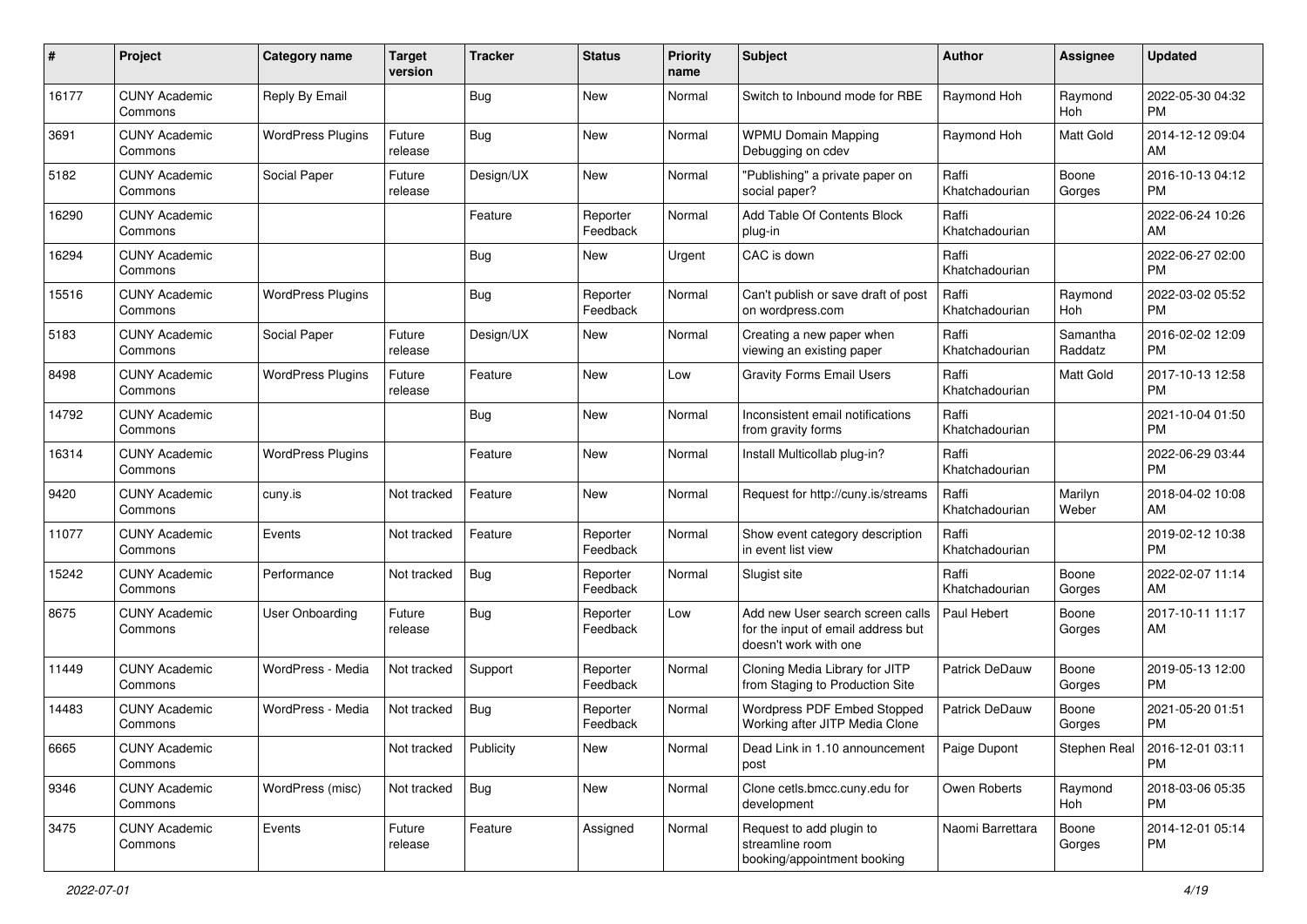| #     | <b>Project</b>                  | Category name            | <b>Target</b><br>version | <b>Tracker</b> | <b>Status</b> | <b>Priority</b><br>name | <b>Subject</b>                                                                                                                               | <b>Author</b>          | Assignee            | <b>Updated</b>                |
|-------|---------------------------------|--------------------------|--------------------------|----------------|---------------|-------------------------|----------------------------------------------------------------------------------------------------------------------------------------------|------------------------|---------------------|-------------------------------|
| 3509  | <b>CUNY Academic</b><br>Commons | Publicity                | 1.7                      | Publicity      | <b>New</b>    | Normal                  | Create 1.7 digital signage imagery                                                                                                           | Micki Kaufman          | Marilyn<br>Weber    | 2014-10-01 12:40<br><b>PM</b> |
| 2753  | <b>CUNY Academic</b><br>Commons | <b>Public Portfolio</b>  | Future<br>release        | Feature        | <b>New</b>    | Normal                  | Create actual actual tagification in<br>academic interests and other<br>fields                                                               | Micki Kaufman          | Boone<br>Gorges     | 2015-01-05 08:52<br><b>PM</b> |
| 2754  | <b>CUNY Academic</b><br>Commons | Design                   | Future<br>release        | Feature        | Assigned      | Normal                  | Determine strategy for CAC logo<br>handling in top header                                                                                    | Micki Kaufman          | Chris Stein         | 2015-01-05 08:53<br><b>PM</b> |
| 3510  | <b>CUNY Academic</b><br>Commons | Publicity                | 1.7                      | Publicity      | Assigned      | Normal                  | Post on the News Blog re: 'My<br>Commons'                                                                                                    | Micki Kaufman          | Sarah<br>Morgano    | 2014-10-15 11:18<br>AM        |
| 3506  | <b>CUNY Academic</b><br>Commons | Publicity                | 1.7                      | Publicity      | New           | Normal                  | Prepare 1.7 email messaging                                                                                                                  | Micki Kaufman          | Micki<br>Kaufman    | 2014-10-01 12:36<br><b>PM</b> |
| 3511  | <b>CUNY Academic</b><br>Commons | Publicity                | 1.7                      | Publicity      | Assigned      | Normal                  | Social media for 1.7                                                                                                                         | Micki Kaufman          | Sarah<br>Morgano    | 2014-10-14 03:32<br><b>PM</b> |
| 2167  | <b>CUNY Academic</b><br>Commons | WordPress (misc)         | Future<br>release        | Bug            | Assigned      | Normal                  | <b>CAC-Livestream Plugin Issues</b>                                                                                                          | Michael Smith          | Dominic<br>Giglio   | 2015-01-02 03:06<br><b>PM</b> |
| 3458  | <b>CUNY Academic</b><br>Commons | Groups (misc)            | Future<br>release        | Feature        | Assigned      | Normal                  | Filter Members of Group by<br>Campus                                                                                                         | Michael Smith          | Samantha<br>Raddatz | 2014-09-26 08:32<br><b>PM</b> |
| 9908  | <b>CUNY Academic</b><br>Commons |                          | Not tracked              | Feature        | New           | Normal                  | Is it possible to send email<br>updates to users (or an email<br>address not on the list) for only a<br>single page AFTER being<br>prompted? | <b>Michael Shields</b> | scott voth          | 2018-06-11 01:34<br><b>PM</b> |
| 481   | <b>CUNY Academic</b><br>Commons | Groups (misc)            | Future<br>release        | Feature        | Assigned      | Normal                  | ability to archive inactive groups<br>and blogs                                                                                              | Michael Mandiberg      | Samantha<br>Raddatz | 2015-11-09 05:56<br><b>PM</b> |
| 6671  | <b>CUNY Academic</b><br>Commons | Reply By Email           | Not tracked              | Bug            | Assigned      | Normal                  | "Post too often" RBE error<br>message                                                                                                        | <b>Matt Gold</b>       | Raymond<br>Hoh      | 2016-11-11 09:55<br>AM        |
| 16307 | <b>CUNY Academic</b><br>Commons |                          |                          | Bug            | New           | Normal                  | Add brief messaging to<br>accept/decline group membership<br>requests                                                                        | <b>Matt Gold</b>       | Boone<br>Gorges     | 2022-06-27 06:13<br><b>PM</b> |
| 3220  | <b>CUNY Academic</b><br>Commons | <b>Public Portfolio</b>  | Future<br>release        | Feature        | Assigned      | Normal                  | Add indent/outdent option to<br>Formatting Buttons on Profile<br>Page                                                                        | <b>Matt Gold</b>       | Boone<br>Gorges     | 2014-05-21 10:39<br><b>PM</b> |
| 2223  | <b>CUNY Academic</b><br>Commons | <b>WordPress Plugins</b> | Future<br>release        | Feature        | Assigned      | Low                     | Add Participad to the CUNY<br><b>Academic Commons</b>                                                                                        | <b>Matt Gold</b>       | Boone<br>Gorges     | 2014-09-17 10:03<br><b>PM</b> |
| 554   | <b>CUNY Academic</b><br>Commons | BuddyPress (misc)        | Future<br>release        | Feature        | Assigned      | Normal                  | Add Trackback notifications to<br>site-wide activity feed                                                                                    | Matt Gold              | Boone<br>Gorges     | 2015-11-09 06:19<br><b>PM</b> |
| 5016  | <b>CUNY Academic</b><br>Commons | Events                   | Future<br>release        | Feature        | Assigned      | Low                     | Allow comments to be posted on<br>events                                                                                                     | <b>Matt Gold</b>       | Raymond<br>Hoh      | 2019-03-01 02:23<br><b>PM</b> |
| 3354  | <b>CUNY Academic</b><br>Commons | <b>Group Files</b>       | Future<br>release        | Feature        | Assigned      | Low                     | Allow Group Download of Multiple<br><b>Selected Files</b>                                                                                    | <b>Matt Gold</b>       | Chris Stein         | 2014-08-01 08:50<br>AM        |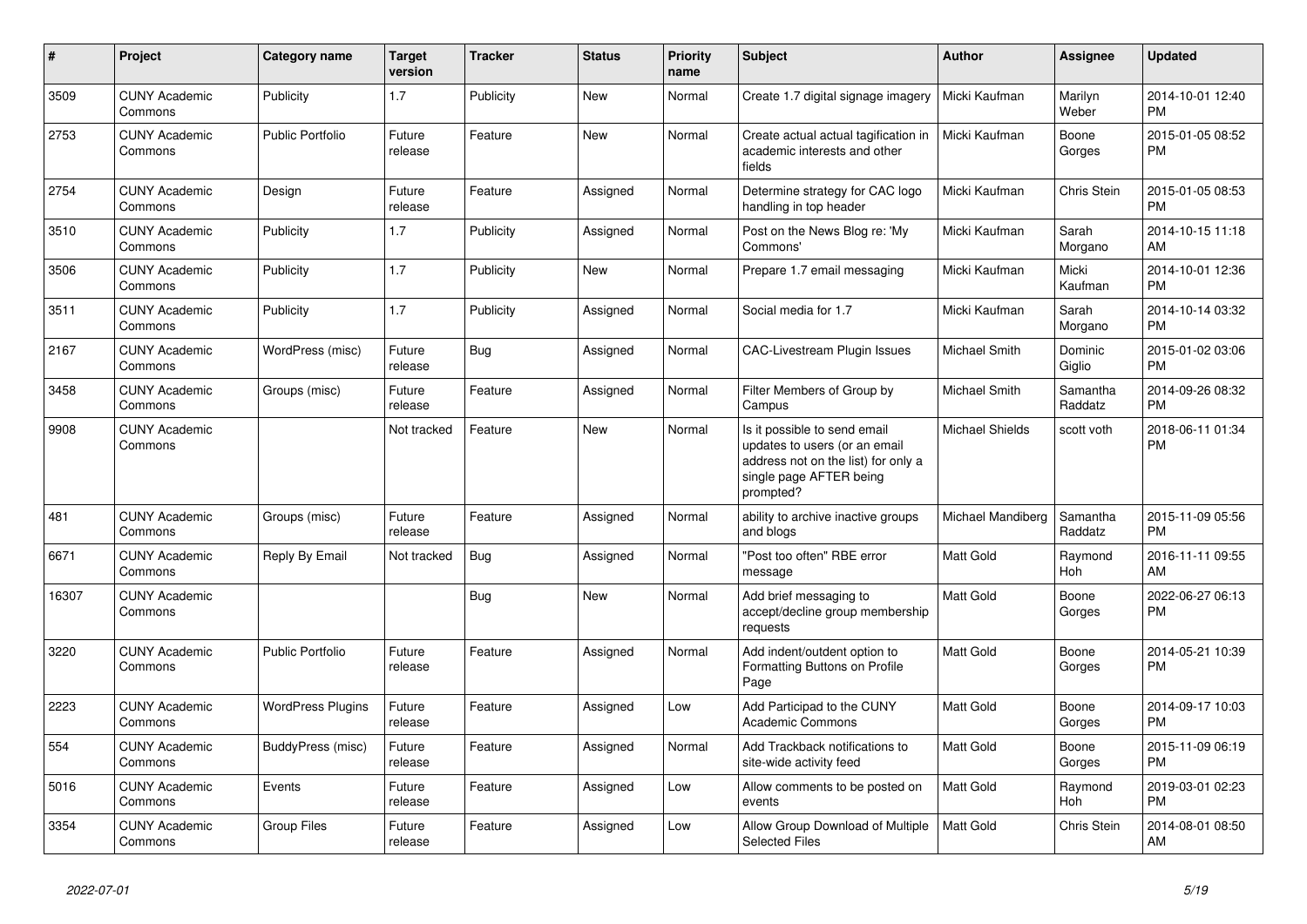| #     | Project                         | <b>Category name</b>     | Target<br>version | <b>Tracker</b> | <b>Status</b> | <b>Priority</b><br>name | <b>Subject</b>                                                                            | <b>Author</b>    | <b>Assignee</b>     | <b>Updated</b>                |
|-------|---------------------------------|--------------------------|-------------------|----------------|---------------|-------------------------|-------------------------------------------------------------------------------------------|------------------|---------------------|-------------------------------|
| 3308  | <b>CUNY Academic</b><br>Commons | Group Invitations        | Future<br>release | Feature        | Assigned      | Normal                  | Allow members to rescind group<br>invitations                                             | <b>Matt Gold</b> | Boone<br>Gorges     | 2015-04-01 08:53<br><b>PM</b> |
| 2523  | <b>CUNY Academic</b><br>Commons | <b>BuddyPress Docs</b>   | Future<br>release | Feature        | Assigned      | Normal                  | Allow Users to Upload Images to<br><b>BP</b> Docs                                         | <b>Matt Gold</b> | Boone<br>Gorges     | 2015-11-09 06:14<br><b>PM</b> |
| 635   | <b>CUNY Academic</b><br>Commons | BuddyPress (misc)        | Future<br>release | Feature        | Assigned      | Normal                  | Big Blue Button -<br>Videoconferencing in Groups and<br><b>Blogs</b>                      | Matt Gold        | Boone<br>Gorges     | 2011-03-14 03:24<br><b>PM</b> |
| 3042  | <b>CUNY Academic</b><br>Commons | Public Portfolio         | Future<br>release | Feature        | Assigned      | Normal                  | Browsing member interests                                                                 | <b>Matt Gold</b> | Boone<br>Gorges     | 2015-03-21 09:04<br>PM.       |
| 364   | <b>CUNY Academic</b><br>Commons | <b>WordPress Plugins</b> | Future<br>release | Feature        | New           | Normal                  | <b>Bulletin Board</b>                                                                     | <b>Matt Gold</b> |                     | 2015-01-05 08:50<br><b>PM</b> |
| 4980  | <b>CUNY Academic</b><br>Commons | Home Page                | Future<br>release | Feature        | Assigned      | Normal                  | CAC Featured Content -- Adding<br>Randomization                                           | <b>Matt Gold</b> | Boone<br>Gorges     | 2016-12-12 03:01<br><b>PM</b> |
| 4404  | <b>CUNY Academic</b><br>Commons | <b>Public Portfolio</b>  | Future<br>release | Design/UX      | Assigned      | Normal                  | Change color of permissions info<br>on portfolio editing interface                        | <b>Matt Gold</b> | Samantha<br>Raddatz | 2015-08-11 05:28<br><b>PM</b> |
| 940   | <b>CUNY Academic</b><br>Commons | Redmine                  | Future<br>release | Feature        | Assigned      | Low                     | Communication with users after<br>releases                                                | <b>Matt Gold</b> | Dominic<br>Giglio   | 2012-09-09 04:36<br><b>PM</b> |
| 8756  | <b>CUNY Academic</b><br>Commons | Group Blogs              | Future<br>release | Feature        | Hold          | Normal                  | Connect multiple blogs to one<br>group?                                                   | Matt Gold        | Boone<br>Gorges     | 2017-09-30 10:42<br>AM        |
| 599   | <b>CUNY Academic</b><br>Commons | BuddyPress (misc)        | Future<br>release | Feature        | Assigned      | Normal                  | Consider adding rating plugins for<br><b>BuddyPress/BBPress</b>                           | <b>Matt Gold</b> | Boone<br>Gorges     | 2011-08-22 06:50<br><b>PM</b> |
| 13949 | <b>CUNY Academic</b><br>Commons |                          | Not tracked       | <b>Bug</b>     | New           | Normal                  | Continued debugging of runaway<br>MySQL connections                                       | <b>Matt Gold</b> | Boone<br>Gorges     | 2021-09-14 10:42<br>AM        |
| 4238  | <b>CUNY Academic</b><br>Commons | Events                   | Future<br>release | Feature        | Assigned      | Normal                  | Copy Events to Other Groups?                                                              | <b>Matt Gold</b> | Boone<br>Gorges     | 2015-07-02 10:08<br><b>AM</b> |
| 8837  | <b>CUNY Academic</b><br>Commons |                          | Not tracked       | Feature        | Assigned      | Normal                  | Create a form to request info from<br>people requesting premium<br>themes and plugins     | <b>Matt Gold</b> | Marilyn<br>Weber    | 2017-11-14 03:35<br><b>PM</b> |
| 3080  | <b>CUNY Academic</b><br>Commons | <b>Group Files</b>       | Future<br>release | Feature        | Assigned      | Low                     | Create a system to keep track of<br>file changes                                          | Matt Gold        | Boone<br>Gorges     | 2014-02-26 10:04<br><b>PM</b> |
| 3657  | <b>CUNY Academic</b><br>Commons | WordPress (misc)         | Not tracked       | Feature        | New           | Normal                  | Create alert for GC email<br>addresses                                                    | Matt Gold        | Matt Gold           | 2016-04-14 11:29<br><b>PM</b> |
| 5955  | <b>CUNY Academic</b><br>Commons | Outreach                 | Future<br>release | Feature        | Assigned      | Normal                  | Create auto-newsletter for<br>commons members                                             | Matt Gold        | Luke Waltzer        | 2016-08-30 10:34<br><b>AM</b> |
| 6115  | <b>CUNY Academic</b><br>Commons | Publicity                | Not tracked       | Feature        | Assigned      | Normal                  | create digital signage for GC                                                             | Matt Gold        | scott voth          | 2016-10-11 10:09<br><b>PM</b> |
| 636   | <b>CUNY Academic</b><br>Commons | WordPress (misc)         | Not tracked       | Support        | Assigned      | Normal                  | Create Lynda.com-like Table of<br><b>Contents for Prospective Tutorial</b><br>Screencasts | <b>Matt Gold</b> | scott voth          | 2016-02-23 03:12<br><b>PM</b> |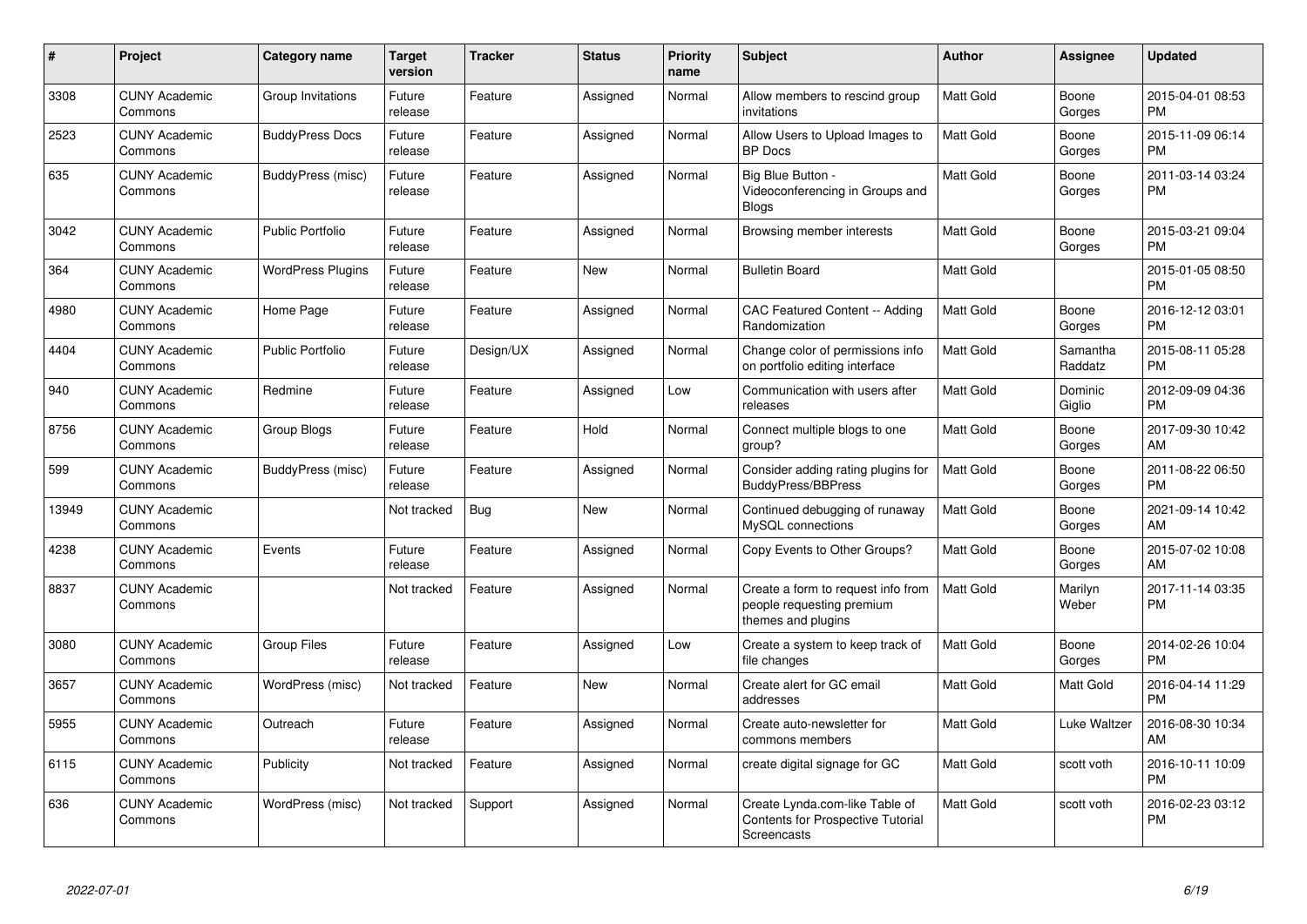| #    | Project                         | <b>Category name</b>       | <b>Target</b><br>version | <b>Tracker</b> | <b>Status</b>        | <b>Priority</b><br>name | <b>Subject</b>                                                                | <b>Author</b>    | Assignee            | <b>Updated</b>                |
|------|---------------------------------|----------------------------|--------------------------|----------------|----------------------|-------------------------|-------------------------------------------------------------------------------|------------------|---------------------|-------------------------------|
| 365  | <b>CUNY Academic</b><br>Commons | WordPress (misc)           | Future<br>release        | Feature        | Assigned             | Normal                  | <b>Create Mouseover Tooltips</b><br>throughout Site                           | <b>Matt Gold</b> | Chris Stein         | 2015-11-09 06:18<br><b>PM</b> |
| 4053 | <b>CUNY Academic</b><br>Commons | Events                     | Future<br>release        | Feature        | Assigned             | Normal                  | Create new tab for past events                                                | <b>Matt Gold</b> | Boone<br>Gorges     | 2015-05-12 02:10<br><b>PM</b> |
| 8666 | <b>CUNY Academic</b><br>Commons | Teaching                   | Not tracked              | Documentation  | Assigned             | Normal                  | Create Teaching on the Commons<br>Resource Page                               | <b>Matt Gold</b> | Laurie Hurson       | 2019-09-23 03:16<br><b>PM</b> |
| 287  | <b>CUNY Academic</b><br>Commons | WordPress (misc)           | Future<br>release        | Feature        | Assigned             | Normal                  | Create troubleshooting tool for<br>account sign-up                            | <b>Matt Gold</b> | Boone<br>Gorges     | 2015-11-09 06:17<br><b>PM</b> |
| 333  | <b>CUNY Academic</b><br>Commons | <b>Email Notifications</b> | Future<br>release        | Feature        | Assigned             | Low                     | Delay Forum Notification Email<br>Delivery Until After Editing Period<br>Ends | Matt Gold        | Raymond<br>Hoh      | 2015-11-09 06:01<br><b>PM</b> |
| 5691 | <b>CUNY Academic</b><br>Commons | Blogs (BuddyPress)         | Future<br>release        | Bug            | Assigned             | High                    | Differing numbers on Sites display                                            | <b>Matt Gold</b> | Raymond<br>Hoh      | 2016-06-13 01:37<br><b>PM</b> |
| 497  | <b>CUNY Academic</b><br>Commons | <b>WordPress Plugins</b>   | Future<br>release        | Feature        | Assigned             | Normal                  | Drag and Drop Ordering on<br>Gallery Post Plugin                              | Matt Gold        | Ron Rennick         | 2015-11-09 06:18<br><b>PM</b> |
| 3662 | <b>CUNY Academic</b><br>Commons | <b>SEO</b>                 | Future<br>release        | Feature        | Assigned             | Normal                  | Duplicate Content/SEO/Google<br>issues                                        | Matt Gold        | Raymond<br>Hoh      | 2015-04-13 04:37<br><b>PM</b> |
| 9015 | <b>CUNY Academic</b><br>Commons | Groups (misc)              | Not tracked              | Outreach       | Assigned             | Normal                  | Email group admins the email<br>addresses of their groups                     | <b>Matt Gold</b> | Matt Gold           | 2018-01-02 09:54<br>AM        |
| 5696 | <b>CUNY Academic</b><br>Commons | Events                     | Future<br>release        | Feature        | Assigned             | Normal                  | Events Calendar - display options<br>calendar aggregation                     | <b>Matt Gold</b> | Boone<br>Gorges     | 2016-10-13 11:44<br>AM        |
| 6298 | <b>CUNY Academic</b><br>Commons | User Experience            | Not tracked              | Design/UX      | Assigned             | Normal                  | Examine data from survey                                                      | Matt Gold        | Margaret<br>Galvan  | 2016-10-14 12:16<br><b>PM</b> |
| 5581 | <b>CUNY Academic</b><br>Commons | Analytics                  | Future<br>release        | Feature        | Assigned             | Normal                  | <b>Explore alternatives to Google</b><br>Analytics                            | <b>Matt Gold</b> | Valerie<br>Townsend | 2020-04-17 03:12<br><b>PM</b> |
| 4235 | <b>CUNY Academic</b><br>Commons |                            | Not tracked              | Design/UX      | Assigned             | Normal                  | Explore user experience around<br>comments on forum topics vs docs            | <b>Matt Gold</b> | Samantha<br>Raddatz | 2015-07-21 10:23<br>AM        |
| 500  | <b>CUNY Academic</b><br>Commons | BuddyPress (misc)          | Future<br>release        | Feature        | Assigned             | Normal                  | <b>Export Group Data</b>                                                      | Matt Gold        | Boone<br>Gorges     | 2010-12-19 12:09<br><b>PM</b> |
| 412  | <b>CUNY Academic</b><br>Commons | <b>WordPress Themes</b>    | Future<br>release        | Feature        | Assigned             | Normal                  | <b>Featured Themes</b>                                                        | <b>Matt Gold</b> | Dominic<br>Giglio   | 2015-01-05 08:44<br><b>PM</b> |
| 6426 | <b>CUNY Academic</b><br>Commons | Spam/Spam<br>Prevention    | Future<br>release        | Feature        | Assigned             | Normal                  | Force captcha on all comments?                                                | <b>Matt Gold</b> | Tahir Butt          | 2016-10-24 02:06<br><b>PM</b> |
| 310  | <b>CUNY Academic</b><br>Commons | BuddyPress (misc)          | Future<br>release        | Feature        | Assigned             | Low                     | <b>Friend Request Email</b>                                                   | Matt Gold        | Samantha<br>Raddatz | 2015-11-09 05:08<br><b>PM</b> |
| 6014 | <b>CUNY Academic</b><br>Commons | Publicity                  | Future<br>release        | Publicity      | Reporter<br>Feedback | Normal                  | Google search listing                                                         | <b>Matt Gold</b> | Boone<br>Gorges     | 2016-09-21 03:48<br><b>PM</b> |
| 1544 | <b>CUNY Academic</b><br>Commons | Groups (misc)              | Future<br>release        | Feature        | Reporter<br>Feedback | Normal                  | Group Filtering and Sorting                                                   | Matt Gold        | Chris Stein         | 2019-03-01 02:25<br><b>PM</b> |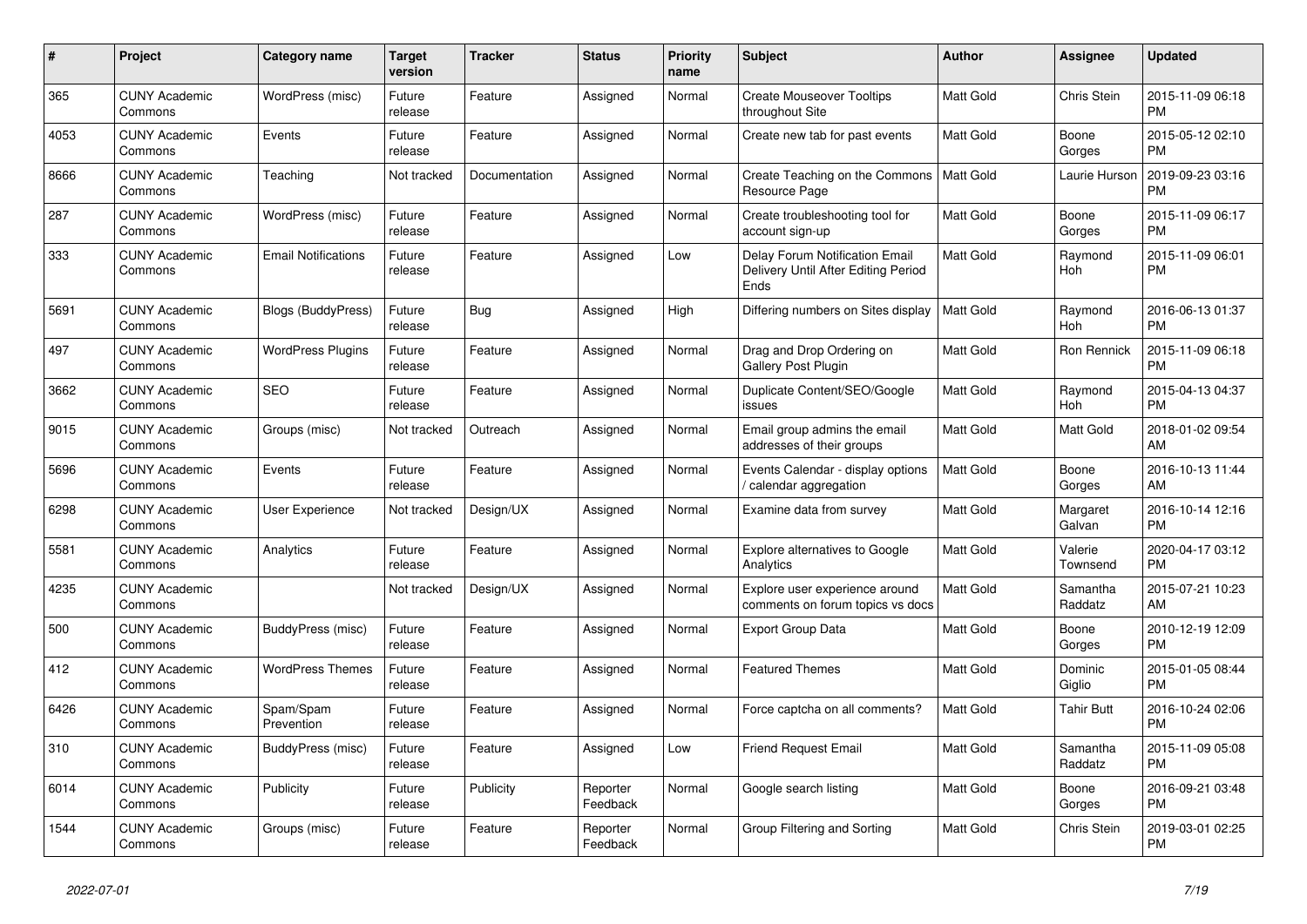| #    | Project                         | <b>Category name</b>     | <b>Target</b><br>version | <b>Tracker</b> | <b>Status</b>        | <b>Priority</b><br>name | <b>Subject</b>                                                                | <b>Author</b>    | Assignee            | <b>Updated</b>                |
|------|---------------------------------|--------------------------|--------------------------|----------------|----------------------|-------------------------|-------------------------------------------------------------------------------|------------------|---------------------|-------------------------------|
| 370  | <b>CUNY Academic</b><br>Commons | Registration             | Future<br>release        | Feature        | Assigned             | High                    | <b>Guest Accounts</b>                                                         | <b>Matt Gold</b> | Matt Gold           | 2015-04-09 09:33<br><b>PM</b> |
| 2013 | <b>CUNY Academic</b><br>Commons | <b>Public Portfolio</b>  | Future<br>release        | Feature        | Assigned             | Low                     | Have Profile Privacy Options show   Matt Gold<br>up only for filled-in fields |                  | Boone<br>Gorges     | 2015-11-09 06:09<br><b>PM</b> |
| 3770 | <b>CUNY Academic</b><br>Commons | <b>Public Portfolio</b>  | Future<br>release        | Feature        | Assigned             | Normal                  | Improve Layout/Formatting of<br>Positions Area on Public Portfolios           | <b>Matt Gold</b> | Chris Stein         | 2015-04-01 09:17<br><b>PM</b> |
| 4903 | <b>CUNY Academic</b><br>Commons | Events                   | Future<br>release        | Design/UX      | Assigned             | Normal                  | Improving visual appearance of<br>event calendars                             | Matt Gold        | Boone<br>Gorges     | 2016-10-13 11:51<br>AM        |
| 435  | <b>CUNY Academic</b><br>Commons | BuddyPress (misc)        | Future<br>release        | Feature        | Assigned             | Normal                  | Include Avatar Images in Forum<br><b>Post Notification Emails</b>             | <b>Matt Gold</b> | Boone<br>Gorges     | 2010-12-08 12:40<br><b>PM</b> |
| 3536 | <b>CUNY Academic</b><br>Commons | My Commons               | Future<br>release        | Feature        | Assigned             | Normal                  | Infinite Scroll on My Commons<br>page                                         | <b>Matt Gold</b> | Raymond<br>Hoh      | 2015-04-13 04:42<br><b>PM</b> |
| 9947 | <b>CUNY Academic</b><br>Commons | <b>WordPress Plugins</b> | Future<br>release        | Feature        | Reporter<br>Feedback | Normal                  | Install H5P quiz plugin                                                       | <b>Matt Gold</b> | Boone<br>Gorges     | 2018-09-11 11:01<br>AM        |
| 3768 | <b>CUNY Academic</b><br>Commons | <b>Public Portfolio</b>  | Future<br>release        | Feature        | Assigned             | Normal                  | Institutions/Past positions on<br>public portfolios                           | Matt Gold        | Boone<br>Gorges     | 2018-04-23 10:44<br>AM        |
| 1456 | <b>CUNY Academic</b><br>Commons | Group Invitations        | Future<br>release        | Feature        | Reporter<br>Feedback | Low                     | Invite to Group Button from Profile<br>Field                                  | <b>Matt Gold</b> | Samantha<br>Raddatz | 2015-11-09 05:59<br><b>PM</b> |
| 377  | <b>CUNY Academic</b><br>Commons | BuddyPress (misc)        | Future<br>release        | Feature        | Assigned             | Normal                  | Like buttons                                                                  | Matt Gold        | Boone<br>Gorges     | 2010-11-16 05:13<br><b>PM</b> |
| 8900 | <b>CUNY Academic</b><br>Commons | Accessibility            | Future<br>release        | Feature        | Assigned             | Normal                  | Look into tools to enforce<br>accessibility in WP environment                 | Matt Gold        | Boone<br>Gorges     | 2022-04-26 11:59<br>AM        |
| 7115 | <b>CUNY Academic</b><br>Commons | Groups (misc)            | Future<br>release        | Feature        | Reporter<br>Feedback | Normal                  | make licensing info clear during<br>group creation                            | Matt Gold        | Raymond<br>Hoh      | 2020-12-08 11:32<br>AM        |
| 2618 | <b>NYCDH Community</b><br>Site  |                          |                          | Bug            | Assigned             | Low                     | Mark blogs as spam when created   Matt Gold<br>by users marked as spam        |                  | Boone<br>Gorges     | 2013-06-09 11:38<br><b>PM</b> |
| 6995 | <b>CUNY Academic</b><br>Commons | Home Page                | Not tracked              | Bug            | Assigned             | Normal                  | member filter on homepage not<br>working                                      | Matt Gold        | Raymond<br>Hoh      | 2016-12-11 09:46<br><b>PM</b> |
| 8992 | <b>NYCDH Community</b><br>Site  |                          |                          | Bug            | Assigned             | Normal                  | Multiple RBE error reports                                                    | Matt Gold        | Raymond<br>Hoh      | 2017-12-11 05:43<br><b>PM</b> |
| 3517 | <b>CUNY Academic</b><br>Commons | My Commons               | Future<br>release        | Feature        | Assigned             | Normal                  | Mute/Unmute My Commons<br>updates                                             | Matt Gold        | Raymond<br>Hoh      | 2015-11-09 01:19<br><b>PM</b> |
| 3419 | <b>CUNY Academic</b><br>Commons | Group Invitations        | 1.6.14                   | Bug            | Testing<br>Required  | Normal                  | Neatening the display of<br>messages on group requests                        | Matt Gold        | Boone<br>Gorges     | 2014-09-01 09:29<br><b>PM</b> |
| 8976 | <b>CUNY Academic</b><br>Commons | Reply By Email           | Not tracked              | Feature        | Assigned             | Normal                  | Package RBE new topics posting?                                               | Matt Gold        | Raymond<br>Hoh      | 2017-12-04 02:34<br><b>PM</b> |
| 1562 | CUNY Academic<br>Commons        | <b>WordPress Plugins</b> | Future<br>release        | Feature        | Assigned             | Low                     | Play with NYT Collaborative<br>Authoring Tool                                 | <b>Matt Gold</b> | Boone<br>Gorges     | 2015-01-05 08:47<br><b>PM</b> |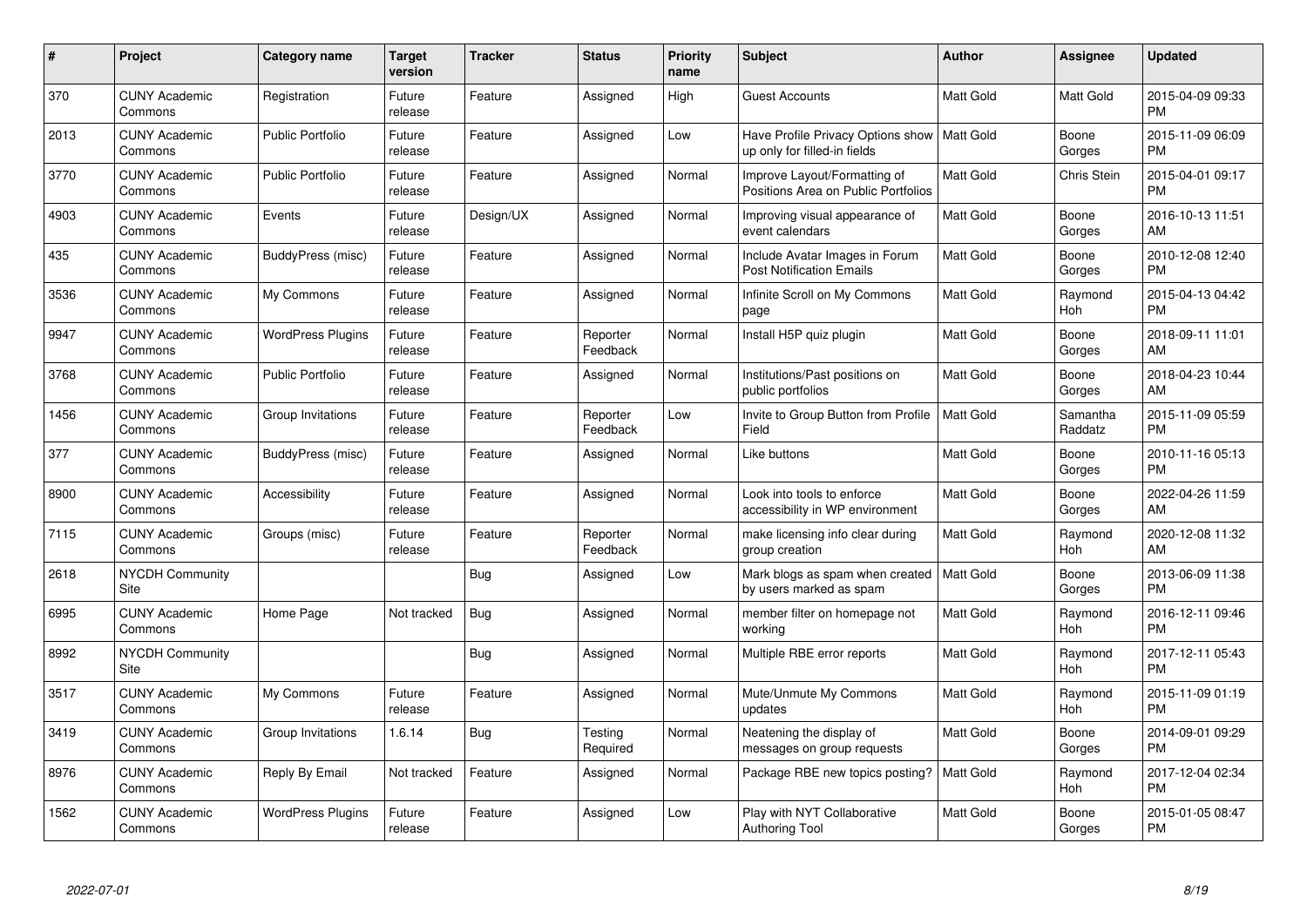| #     | Project                         | <b>Category name</b>       | <b>Target</b><br>version | <b>Tracker</b> | <b>Status</b>        | <b>Priority</b><br>name | <b>Subject</b>                                                      | <b>Author</b>    | <b>Assignee</b>     | <b>Updated</b>                |
|-------|---------------------------------|----------------------------|--------------------------|----------------|----------------------|-------------------------|---------------------------------------------------------------------|------------------|---------------------|-------------------------------|
| 3524  | <b>CUNY Academic</b><br>Commons | Documentation              | Not tracked              | Documentation  | Assigned             | Normal                  | Post describing all you can do<br>when starting up a new blog/group | <b>Matt Gold</b> | scott voth          | 2014-10-04 12:56<br><b>PM</b> |
| 10659 | <b>CUNY Academic</b><br>Commons | Group Forums               | Future<br>release        | Feature        | Assigned             | Normal                  | Post to multiple groups via email                                   | <b>Matt Gold</b> | Raymond<br>Hoh      | 2018-11-15 12:54<br>AM        |
| 4986  | <b>CUNY Academic</b><br>Commons | ZenDesk                    | Not tracked              | Support        | Assigned             | Normal                  | Prepare documentation for<br>Zendesk re web widget                  | <b>Matt Gold</b> | Samantha<br>Raddatz | 2016-02-25 03:09<br><b>PM</b> |
| 3090  | <b>CUNY Academic</b><br>Commons | Twitter page               | Future<br>release        | Feature        | Assigned             | Normal                  | Prevent Retweets from showing<br>up on Commons twitter page         | Matt Gold        | Tahir Butt          | 2016-10-24 11:31<br>AM        |
| 5316  | <b>CUNY Academic</b><br>Commons | <b>User Experience</b>     | Future<br>release        | Feature        | Assigned             | Normal                  | Prompt user email address<br>updates                                | <b>Matt Gold</b> | Stephen Real        | 2016-12-21 03:30<br><b>PM</b> |
| 8991  | <b>CUNY Academic</b><br>Commons | Reply By Email             | Not tracked              | <b>Bug</b>     | Hold                 | Normal                  | RBE duplicate email message<br>issue                                | <b>Matt Gold</b> | Raymond<br>Hoh      | 2018-02-18 08:53<br><b>PM</b> |
| 658   | <b>CUNY Academic</b><br>Commons | <b>WordPress Plugins</b>   | Future<br>release        | Feature        | Assigned             | Normal                  | Rebulid Sitewide Tag Suggestion                                     | <b>Matt Gold</b> | Boone<br>Gorges     | 2015-01-05 08:47<br><b>PM</b> |
| 653   | <b>CUNY Academic</b><br>Commons | Group Blogs                | Future<br>release        | Feature        | Assigned             | Normal                  | Redesign Integration of Groups<br>and Blogs                         | <b>Matt Gold</b> | Samantha<br>Raddatz | 2015-11-09 05:40<br><b>PM</b> |
| 8836  | <b>CUNY Academic</b><br>Commons | <b>Blogs (BuddyPress)</b>  | Future<br>release        | Feature        | Assigned             | Normal                  | Redesign site launch process                                        | <b>Matt Gold</b> | Boone<br>Gorges     | 2019-10-03 02:49<br><b>PM</b> |
| 3369  | <b>CUNY Academic</b><br>Commons | Reply By Email             | Not tracked              | Outreach       | Hold                 | Normal                  | Release reply by email to WP<br>plugin directory                    | <b>Matt Gold</b> | Raymond<br>Hoh      | 2016-03-01 12:46<br><b>PM</b> |
| 1105  | <b>CUNY Academic</b><br>Commons | WordPress (misc)           | Future<br>release        | Feature        | Assigned             | Normal                  | Rephrase Blog Privacy Options                                       | Matt Gold        | Samantha<br>Raddatz | 2015-11-09 06:19<br><b>PM</b> |
| 3577  | <b>CUNY Academic</b><br>Commons | My Commons                 | Future<br>release        | Design/UX      | Assigned             | Normal                  | Replies to items in My Commons                                      | Matt Gold        | Raymond<br>Hoh      | 2015-04-09 05:19<br><b>PM</b> |
| 8902  | <b>CUNY Academic</b><br>Commons | Design                     | Not tracked              | Feature        | Assigned             | Normal                  | Report back on research on<br><b>BuddyPress themes</b>              | Matt Gold        | Michael Smith       | 2017-11-10 12:31<br><b>PM</b> |
| 9979  | <b>CUNY Academic</b><br>Commons | <b>Email Notifications</b> | Not tracked              | Bug            | Reporter<br>Feedback | Normal                  | Reports of slow email activation<br>emails                          | <b>Matt Gold</b> | Boone<br>Gorges     | 2018-08-29 09:40<br><b>PM</b> |
| 4070  | <b>CUNY Academic</b><br>Commons | Analytics                  | Not tracked              | Support        | Assigned             | Normal                  | Request for JITP site analytics                                     | Matt Gold        | Seth Persons        | 2016-02-23 03:09<br><b>PM</b> |
| 15604 | <b>CUNY Academic</b><br>Commons | <b>Email Notifications</b> | Future<br>release        | Feature        | Assigned             | Normal                  | <b>Restructure Commons Group</b><br>Digest Email Messages           | <b>Matt Gold</b> | Boone<br>Gorges     | 2022-05-26 10:45<br>AM        |
| 3759  | <b>CUNY Academic</b><br>Commons | WordPress (misc)           | Future<br>release        | Feature        | Assigned             | Normal                  | Review Interface for Adding Users<br>to Blogs                       | <b>Matt Gold</b> | Boone<br>Gorges     | 2015-03-24 05:52<br><b>PM</b> |
| 4661  | <b>CUNY Academic</b><br>Commons | User Experience            | Future<br>release        | Bug            | Assigned             | Normal                  | <b>Simplify Events text</b>                                         | <b>Matt Gold</b> | Samantha<br>Raddatz | 2015-10-02 09:06<br><b>PM</b> |
| 9028  | <b>CUNY Academic</b><br>Commons | Onboarding                 | Future<br>release        | Feature        | Assigned             | Normal                  | suggest groups to new members<br>during the registration process    | <b>Matt Gold</b> | <b>Chris Stein</b>  | 2018-10-24 12:34<br><b>PM</b> |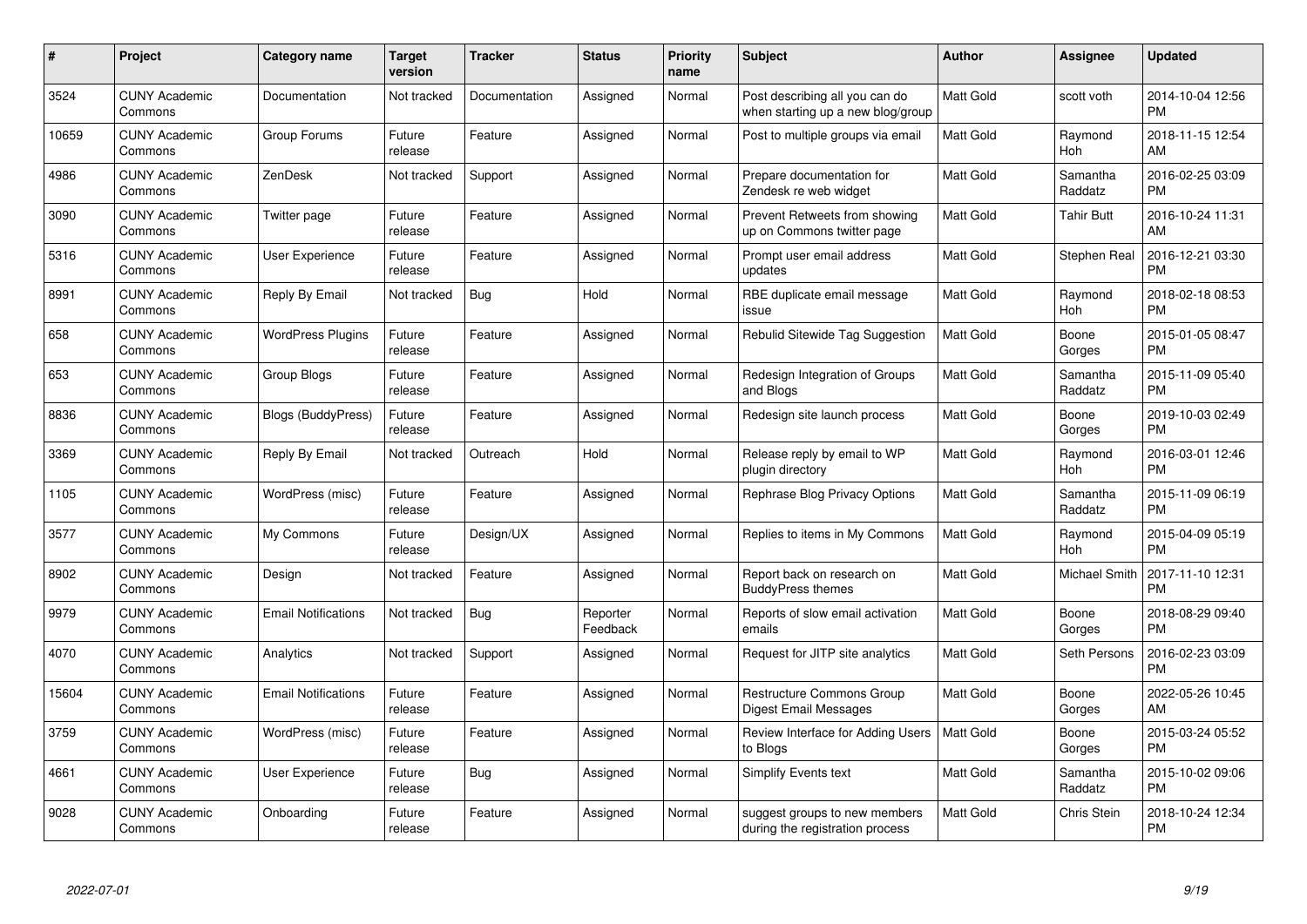| #     | <b>Project</b>                  | Category name            | <b>Target</b><br>version | <b>Tracker</b> | <b>Status</b>        | <b>Priority</b><br>name | <b>Subject</b>                                                               | <b>Author</b>      | Assignee            | <b>Updated</b>                |
|-------|---------------------------------|--------------------------|--------------------------|----------------|----------------------|-------------------------|------------------------------------------------------------------------------|--------------------|---------------------|-------------------------------|
| 8901  | <b>CUNY Academic</b><br>Commons | Accessibility            | Future<br>release        | Feature        | Assigned             | Normal                  | Theme analysis for accessibility                                             | <b>Matt Gold</b>   | Boone<br>Gorges     | 2022-04-26 11:59<br>AM        |
| 4027  | <b>CUNY Academic</b><br>Commons | Commons In A Box         | Not tracked              | Design/UX      | Assigned             | Normal                  | Usability review of CBOX update<br>procedures                                | <b>Matt Gold</b>   | Samantha<br>Raddatz | 2015-05-11 06:36<br><b>PM</b> |
| 8898  | <b>CUNY Academic</b><br>Commons | Social Paper             | Not tracked              | Feature        | Assigned             | Normal                  | Usage data on docs and social<br>paper                                       | <b>Matt Gold</b>   | Matt Gold           | 2017-11-16 11:32<br>AM        |
| 10040 | <b>CUNY Academic</b><br>Commons | WordPress (misc)         | Not tracked              | Bug            | Reporter<br>Feedback | Normal                  | User doesn't see full list of themes                                         | Matt Gold          | Boone<br>Gorges     | 2018-07-25 10:12<br>AM        |
| 1192  | <b>CUNY Academic</b><br>Commons | <b>Group Files</b>       | Future<br>release        | Feature        | Assigned             | Low                     | When posting group files, allow<br>users to add a category without<br>saving | <b>Matt Gold</b>   | Raymond<br>Hoh      | 2015-11-09 05:53<br><b>PM</b> |
| 9941  | <b>CUNY Academic</b><br>Commons | Wiki                     | Not tracked              | Support        | Assigned             | Normal                  | Wiki functionality                                                           | <b>Matt Gold</b>   | Boone<br>Gorges     | 2018-06-26 10:57<br>AM        |
| 10769 | <b>CUNY Academic</b><br>Commons | <b>WordPress Themes</b>  | Not tracked              | Bug            | Reporter<br>Feedback | Normal                  | 2011 Theme Sidebar                                                           | Mark Webb          |                     | 2018-12-04 04:09<br><b>PM</b> |
| 11120 | <b>CUNY Academic</b><br>Commons | <b>WordPress Plugins</b> | Not tracked              | Bug            | Reporter<br>Feedback | Normal                  | Events Manager Events Not<br>Showing Up                                      | Mark Webb          |                     | 2019-02-27 04:10<br><b>PM</b> |
| 10678 | <b>CUNY Academic</b><br>Commons |                          | Not tracked              | <b>Bug</b>     | Reporter<br>Feedback | High                    | Newsletter Plugin Not Sending<br><b>Out Newsletters</b>                      | Mark Webb          | Boone<br>Gorges     | 2019-09-16 09:38<br><b>PM</b> |
| 10262 | <b>CUNY Academic</b><br>Commons |                          | Not tracked              | Bug            | Reporter<br>Feedback | Normal                  | Newsletter Plugin: Broken Image<br>at Bottom of All Newsletters              | Mark Webb          | Raymond<br>Hoh      | 2018-08-30 05:17<br><b>PM</b> |
| 2573  | <b>NYCDH Community</b><br>Site  |                          |                          | Feature        | Reporter<br>Feedback | Normal                  | Add dh nyc twitter list feed to site                                         | <b>Mark Newton</b> | Matt Gold           | 2013-05-16 11:42<br><b>PM</b> |
| 2571  | <b>NYCDH Community</b><br>Site  |                          |                          | Feature        | Assigned             | Normal                  | Add Google custom search box to<br>homepage                                  | Mark Newton        | Raymond<br>Hoh      | 2013-05-18 07:49<br><b>PM</b> |
| 2574  | <b>NYCDH Community</b><br>Site  |                          |                          | Feature        | Assigned             | Normal                  | Add Way to Upload Files to<br>Groups                                         | <b>Mark Newton</b> | Raymond<br>Hoh      | 2013-05-18 07:46<br><b>PM</b> |
| 2577  | <b>NYCDH Community</b><br>Site  |                          |                          | Feature        | Assigned             | Low                     | Investigate Potential to Add Links<br>to the Forum                           | Mark Newton        | Alex Gil            | 2013-05-16 09:40<br><b>PM</b> |
| 2576  | <b>NYCDH Community</b><br>Site  |                          |                          | Bug            | Hold                 | Low                     | Test Next Button in Javascript<br>Tutorial Under Activities                  | Mark Newton        | Alex Gil            | 2013-05-18 02:55<br><b>PM</b> |
| 12741 | <b>CUNY Academic</b><br>Commons | <b>WordPress Plugins</b> | Not tracked              | Support        | Reporter<br>Feedback | Normal                  | Tableau Public Viz Block                                                     | Marilyn Weber      | Raymond<br>Hoh      | 2020-05-12 11:00<br>AM        |
| 12352 | <b>CUNY Academic</b><br>Commons |                          | Not tracked              | Support        | <b>New</b>           | Normal                  | "posts list" page builder block<br>option                                    | Marilyn Weber      |                     | 2020-02-03 01:29<br><b>PM</b> |
| 11848 | <b>CUNY Academic</b><br>Commons |                          | Not tracked              | Support        | Hold                 | Normal                  | a Dean of Faculty wants to share<br>a large file                             | Marilyn Weber      |                     | 2019-09-24 08:44<br>AM        |
| 13034 | <b>CUNY Academic</b><br>Commons |                          | Not tracked              | Support        | Reporter<br>Feedback | Normal                  | a site is asking people to join the<br>Commons to get a download             | Marilyn Weber      |                     | 2020-07-12 07:23<br>AM        |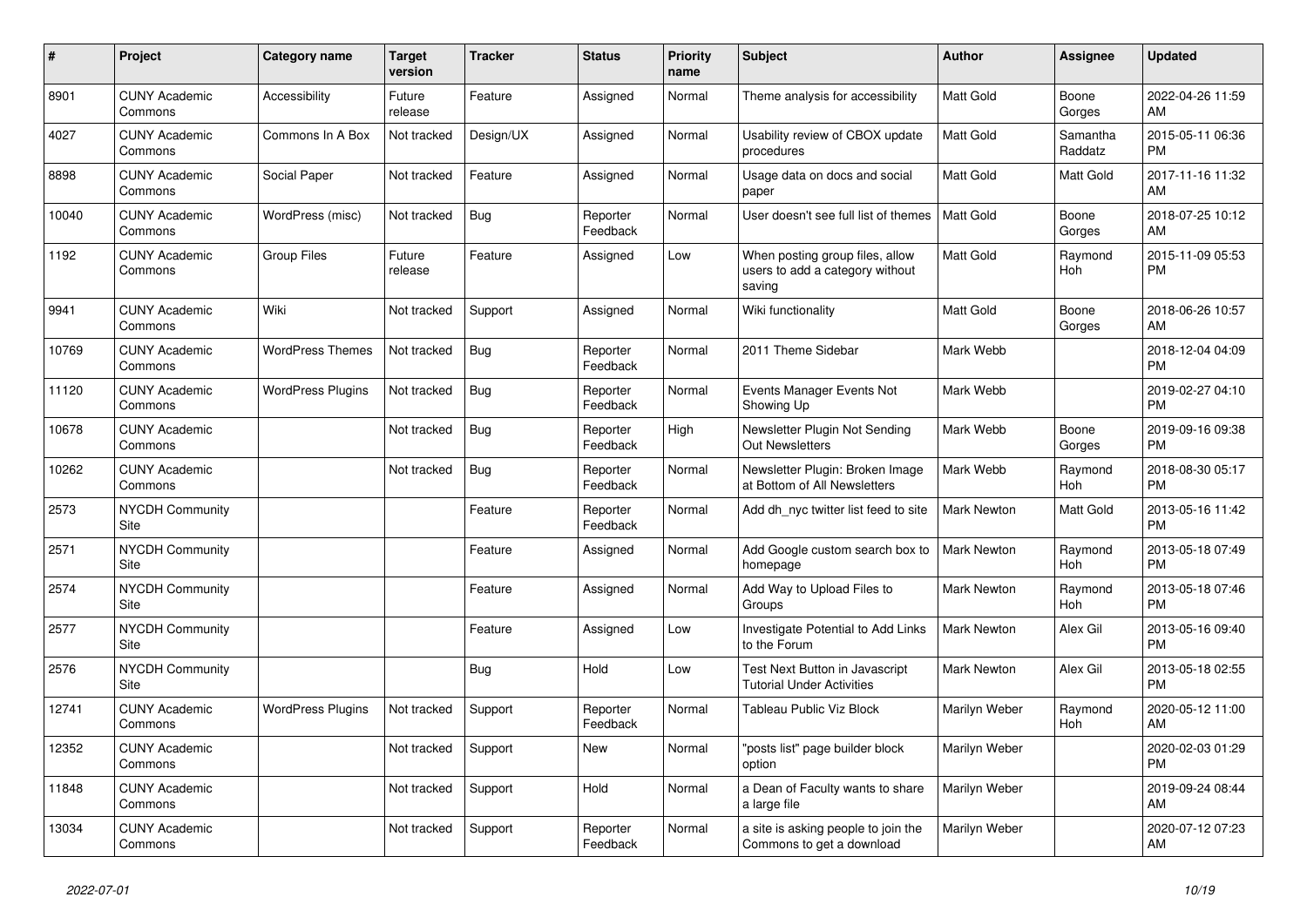| #     | <b>Project</b>                  | Category name              | <b>Target</b><br>version | <b>Tracker</b> | <b>Status</b>        | Priority<br>name | <b>Subject</b>                                                                                                                                        | <b>Author</b>        | Assignee            | <b>Updated</b>                |
|-------|---------------------------------|----------------------------|--------------------------|----------------|----------------------|------------------|-------------------------------------------------------------------------------------------------------------------------------------------------------|----------------------|---------------------|-------------------------------|
| 13255 | <b>CUNY Academic</b><br>Commons |                            | Not tracked              | Support        | Reporter<br>Feedback | Normal           | Accessibility problems                                                                                                                                | Marilyn Weber        |                     | 2020-09-01 05:48<br><b>PM</b> |
| 9835  | <b>CUNY Academic</b><br>Commons | Group Forums               | Future<br>release        | Bug            | Assigned             | Normal           | add a "like" function?                                                                                                                                | Marilyn Weber        | <b>Erik Trainer</b> | 2018-06-05 01:49<br><b>PM</b> |
| 5199  | <b>CUNY Academic</b><br>Commons | Social Paper               | Future<br>release        | Feature        | New                  | Normal           | add tables to the SP editor                                                                                                                           | Marilyn Weber        |                     | 2016-10-24 11:27<br>AM        |
| 15370 | <b>CUNY Academic</b><br>Commons |                            |                          | Support        | Reporter<br>Feedback | Normal           | All-in-One Event Calendar?                                                                                                                            | Marilyn Weber        |                     | 2022-02-17 11:03<br>AM        |
| 11787 | <b>CUNY Academic</b><br>Commons |                            | Not tracked              | Support        | Reporter<br>Feedback | Normal           | automated comments notifications<br>on ZenDesk                                                                                                        | Marilyn Weber        |                     | 2019-08-26 06:18<br><b>PM</b> |
| 5058  | <b>CUNY Academic</b><br>Commons | Social Paper               | Future<br>release        | Feature        | <b>New</b>           | Low              | Can there be a clearer signal that<br>even when comments have<br>already been made you add<br>comments by clicking on the side?<br>(SP suggestion #5) | <b>Marilyn Weber</b> | Samantha<br>Raddatz | 2016-02-11 10:24<br><b>PM</b> |
| 13975 | <b>CUNY Academic</b><br>Commons | Social Paper               | Not tracked              | Support        | Reporter<br>Feedback | Normal           | can't approve comments on Social   Marilyn Weber<br>Paper paper                                                                                       |                      |                     | 2021-02-12 09:33<br>AM        |
| 5992  | <b>CUNY Academic</b><br>Commons | <b>Email Notifications</b> | Future<br>release        | Feature        | <b>New</b>           | Normal           | Changing the From line of<br>autogenerated blog emails                                                                                                | Marilyn Weber        |                     | 2018-09-27 05:19<br><b>PM</b> |
| 10657 | <b>CUNY Academic</b><br>Commons |                            | Not tracked              | Support        | Reporter<br>Feedback | Normal           | child theme problems                                                                                                                                  | Marilyn Weber        |                     | 2018-11-08 01:19<br><b>PM</b> |
| 11519 | <b>CUNY Academic</b><br>Commons |                            | Not tracked              | Support        | Assigned             | Normal           | comment option not appearing                                                                                                                          | Marilyn Weber        |                     | 2019-09-24 10:28<br>AM        |
| 11149 | <b>CUNY Academic</b><br>Commons |                            | Not tracked              | Support        | Reporter<br>Feedback | Normal           | comments getting blocked                                                                                                                              | Marilyn Weber        | Raymond<br>Hoh      | 2019-03-26 11:40<br>AM        |
| 13328 | <b>CUNY Academic</b><br>Commons | Group Forums               | Not tracked              | Bug            | Reporter<br>Feedback | Normal           | cross-posting in two related<br>groups                                                                                                                | Marilyn Weber        | Raymond<br>Hoh      | 2020-09-15 10:39<br><b>PM</b> |
| 11509 | <b>CUNY Academic</b><br>Commons |                            | Not tracked              | Support        | Reporter<br>Feedback | Normal           | deleted Page causing a Menu<br>problem?                                                                                                               | Marilyn Weber        |                     | 2019-06-04 09:54<br>AM        |
| 15260 | <b>CUNY Academic</b><br>Commons |                            |                          | Support        | Reporter<br>Feedback | Normal           | Diacritical markings   European<br><b>Stages</b>                                                                                                      | Marilyn Weber        |                     | 2022-02-04 08:16<br>AM        |
| 9207  | <b>CUNY Academic</b><br>Commons |                            | Future<br>release        | Support        | Reporter<br>Feedback | Normal           | display dashboards made in<br>Tableau?                                                                                                                | Marilyn Weber        | Boone<br>Gorges     | 2018-04-10 10:42<br>AM        |
| 12382 | <b>CUNY Academic</b><br>Commons | Membership                 | Not tracked              | Support        | <b>New</b>           | Normal           | Email request change                                                                                                                                  | Marilyn Weber        | Marilyn<br>Weber    | 2020-02-06 12:56<br><b>PM</b> |
| 15655 | <b>CUNY Academic</b><br>Commons |                            | 2.0.3                    | Support        | Reporter<br>Feedback | Normal           | Event Aggregator plugin?                                                                                                                              | Marilyn Weber        |                     | 2022-06-29 11:32<br>AM        |
| 15565 | <b>CUNY Academic</b><br>Commons |                            |                          | Support        | New                  | Normal           | Events - send updates to an email<br>listserv                                                                                                         | Marilyn Weber        |                     | 2022-03-10 01:06<br><b>PM</b> |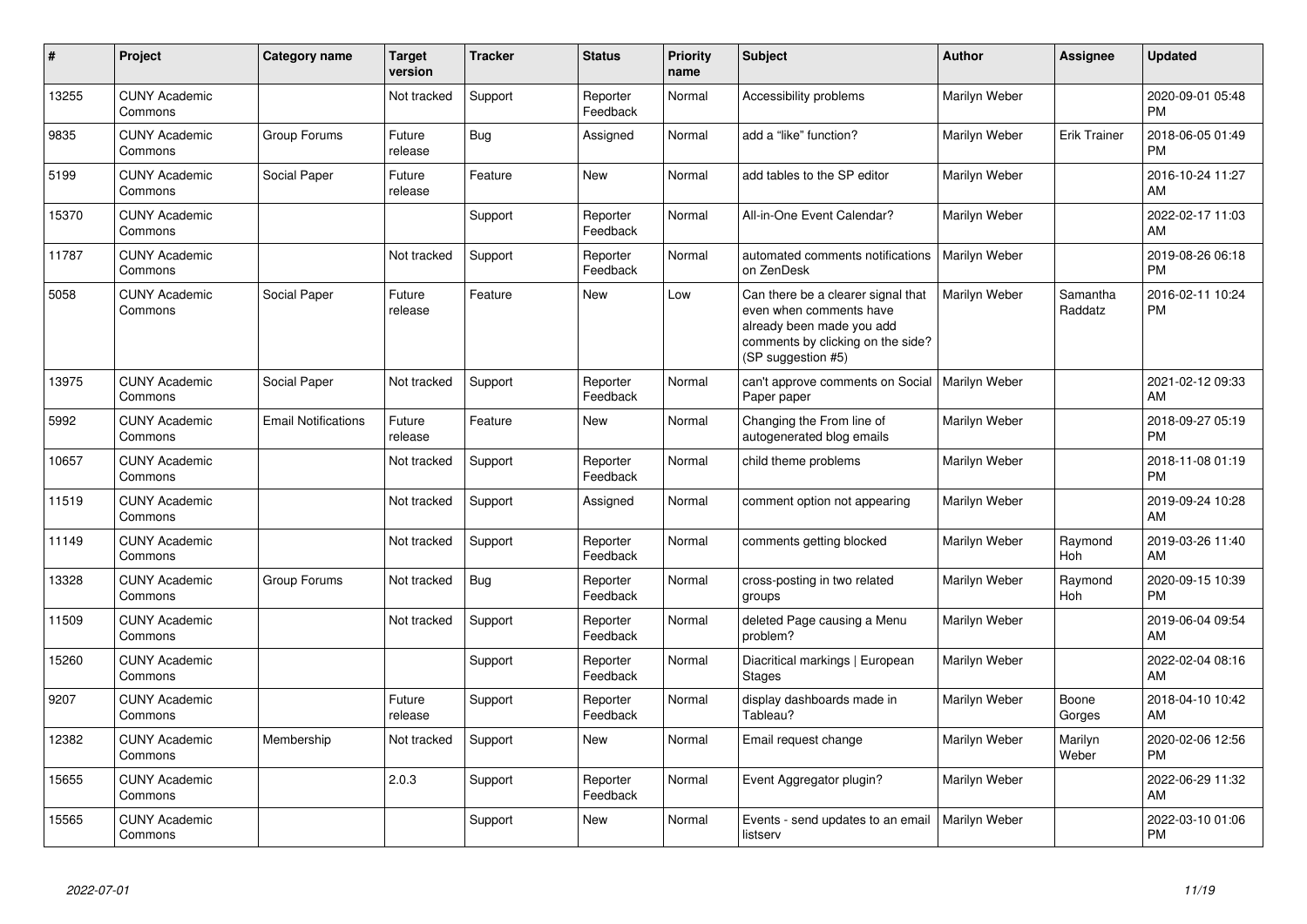| #     | <b>Project</b>                  | Category name              | <b>Target</b><br>version | <b>Tracker</b> | <b>Status</b>        | <b>Priority</b><br>name | <b>Subject</b>                                                                                | <b>Author</b>   | Assignee            | <b>Updated</b>                |
|-------|---------------------------------|----------------------------|--------------------------|----------------|----------------------|-------------------------|-----------------------------------------------------------------------------------------------|-----------------|---------------------|-------------------------------|
| 14398 | <b>CUNY Academic</b><br>Commons |                            | Not tracked              | Support        | Reporter<br>Feedback | Normal                  | Events plug-in notification problem                                                           | l Marilvn Weber |                     | 2021-05-11 11:21<br>AM        |
| 5397  | <b>CUNY Academic</b><br>Commons | Social Paper               | Future<br>release        | Feature        | <b>New</b>           | Normal                  | frustrating to have to<br>enable/disable in SP                                                | Marilyn Weber   | Samantha<br>Raddatz | 2016-04-20 03:39<br><b>PM</b> |
| 5050  | <b>CUNY Academic</b><br>Commons | Social Paper               | Future<br>release        | Feature        | <b>New</b>           | Low                     | Making comments visible in SP<br>editing mode (SP suggestion #1)                              | Marilyn Weber   | Samantha<br>Raddatz | 2019-09-17 11:10<br><b>PM</b> |
| 15169 | <b>CUNY Academic</b><br>Commons |                            | 2.0.3                    | Support        | Reporter<br>Feedback | Normal                  | new Prelude website zipfiles for<br>custom theme and other files.                             | Marilyn Weber   |                     | 2022-06-29 11:32<br>AM        |
| 15045 | <b>CUNY Academic</b><br>Commons |                            |                          | Support        | <b>New</b>           | Normal                  | no result for KCeL in the search<br>box on the commons                                        | Marilyn Weber   |                     | 2021-12-10 11:29<br>AM        |
| 14074 | <b>CUNY Academic</b><br>Commons | WordPress (misc)           | Not tracked              | Support        | Reporter<br>Feedback | Normal                  | page password protection problem                                                              | Marilyn Weber   |                     | 2021-03-02 11:03<br>AM        |
| 8607  | <b>CUNY Academic</b><br>Commons |                            | Not tracked              | Support        | New                  | Normal                  | Paypal?                                                                                       | Marilyn Weber   | Matt Gold           | 2018-05-15 01:37<br><b>PM</b> |
| 11971 | <b>CUNY Academic</b><br>Commons | <b>Email Notifications</b> | Future<br>release        | <b>Bug</b>     | Reporter<br>Feedback | Low                     | Pictures obscured in emailed post<br>notifications                                            | Marilyn Weber   | Raymond<br>Hoh      | 2019-11-21 01:14<br><b>PM</b> |
| 11771 | <b>CUNY Academic</b><br>Commons |                            | Not tracked              | Support        | Reporter<br>Feedback | Normal                  | post displays in sections                                                                     | Marilyn Weber   |                     | 2019-08-20 10:34<br>AM        |
| 13912 | <b>CUNY Academic</b><br>Commons |                            | Not tracked              | Feature        | Hold                 | Low                     | posting "missed schedule"                                                                     | Marilyn Weber   |                     | 2021-02-23 10:46<br>AM        |
| 14900 | <b>CUNY Academic</b><br>Commons |                            | Not tracked              | Support        | Reporter<br>Feedback | Normal                  | previous theme?                                                                               | Marilyn Weber   |                     | 2021-10-25 10:31<br>AM        |
| 13286 | <b>CUNY Academic</b><br>Commons |                            | Not tracked              | Support        | <b>New</b>           | Normal                  | problem connecting with<br>WordPress app                                                      | Marilyn Weber   | Raymond<br>Hoh      | 2020-09-08 11:16<br>AM        |
| 15685 | <b>CUNY Academic</b><br>Commons |                            |                          | Support        | New                  | High                    | problem with chrome?                                                                          | Marilyn Weber   |                     | 2022-04-25 03:40<br><b>PM</b> |
| 16110 | <b>CUNY Academic</b><br>Commons |                            |                          | Support        | Reporter<br>Feedback | Normal                  | remove Creative Commons<br>license from pages?                                                | Marilyn Weber   | Raymond<br>Hoh      | 2022-05-17 06:11<br><b>PM</b> |
| 5282  | <b>CUNY Academic</b><br>Commons | Social Paper               | Future<br>release        | <b>Bug</b>     | <b>New</b>           | Normal                  | Replying via email directs to paper<br>but not individual comment.                            | Marilyn Weber   | Raymond<br>Hoh      | 2016-03-02 01:48<br><b>PM</b> |
| 16099 | <b>CUNY Academic</b><br>Commons |                            |                          | Support        | Reporter<br>Feedback | Normal                  | request for Newsletter Glue                                                                   | Marilyn Weber   |                     | 2022-05-13 12:14<br><b>PM</b> |
| 5053  | <b>CUNY Academic</b><br>Commons | Social Paper               | Future<br>release        | Feature        | <b>New</b>           | Low                     | Scrollable menu to add readers<br>(SP suggestion #4)                                          | Marilyn Weber   | Samantha<br>Raddatz | 2016-04-21 05:21<br><b>PM</b> |
| 5052  | <b>CUNY Academic</b><br>Commons | Social Paper               | Future<br>release        | Feature        | <b>New</b>           | Low                     | Sentence by sentence or line by<br>line comments (SP suggestion #3)                           | Marilyn Weber   | Boone<br>Gorges     | 2016-02-11 10:24<br><b>PM</b> |
| 12360 | <b>CUNY Academic</b><br>Commons | <b>WordPress Themes</b>    | Not tracked              | Bug            | Reporter<br>Feedback | Normal                  | site just says "DANTE We are<br>currently in maintenance mode,<br>please check back shortly." | Marilyn Weber   |                     | 2020-02-04 12:13<br><b>PM</b> |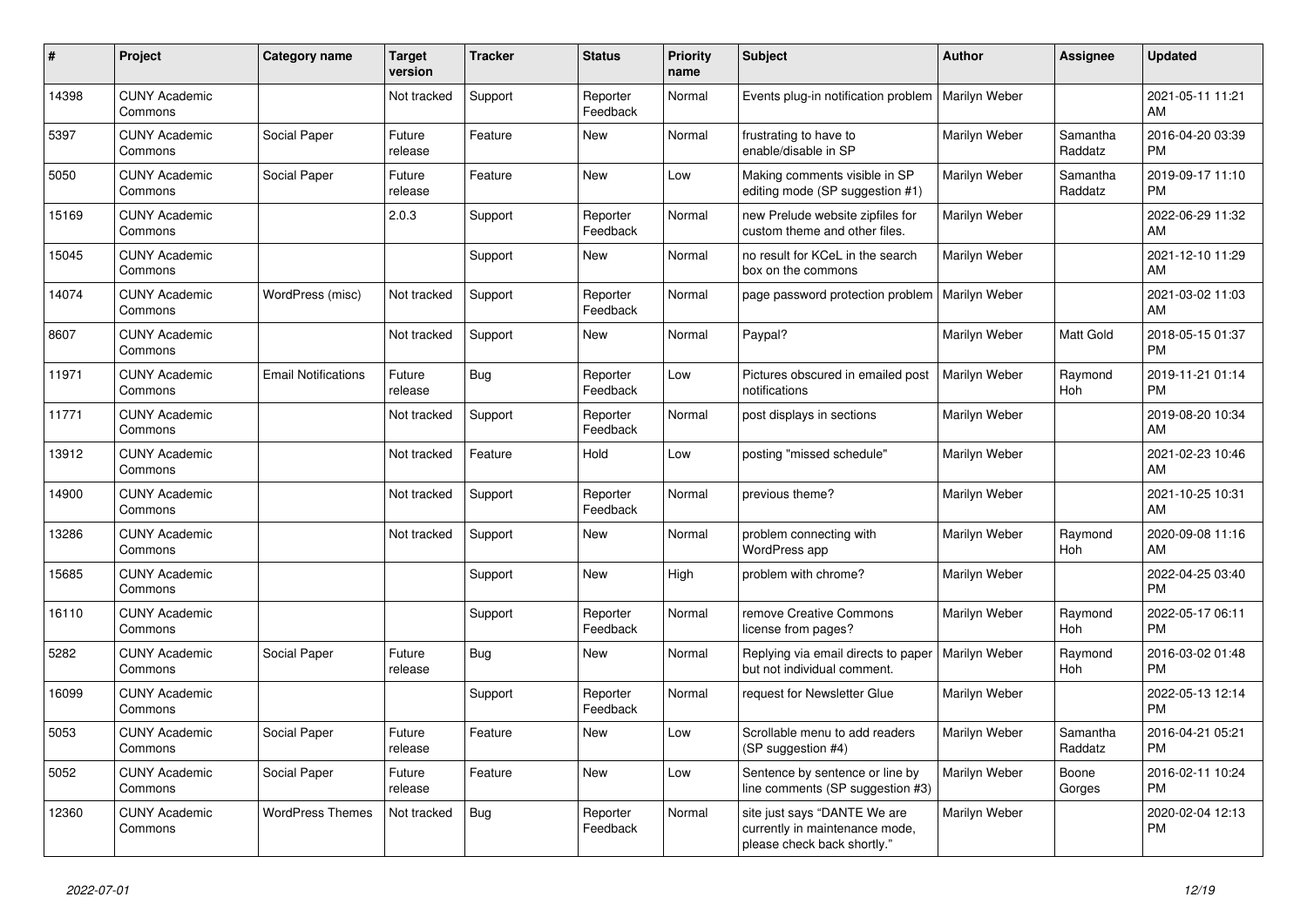| #     | Project                         | <b>Category name</b>      | <b>Target</b><br>version | <b>Tracker</b> | <b>Status</b>        | <b>Priority</b><br>name | <b>Subject</b>                                                                             | <b>Author</b>   | <b>Assignee</b>    | <b>Updated</b>                |
|-------|---------------------------------|---------------------------|--------------------------|----------------|----------------------|-------------------------|--------------------------------------------------------------------------------------------|-----------------|--------------------|-------------------------------|
| 15816 | <b>CUNY Academic</b><br>Commons |                           | Not tracked              | Support        | New                  | Normal                  | slow loading at SPS                                                                        | Marilyn Weber   |                    | 2022-04-05 01:26<br><b>PM</b> |
| 5205  | <b>CUNY Academic</b><br>Commons | Social Paper              | Future<br>release        | Feature        | New                  | Normal                  | Social Paper folders                                                                       | Marilyn Weber   |                    | 2016-02-11 10:24<br><b>PM</b> |
| 14911 | <b>CUNY Academic</b><br>Commons | <b>WordPress Themes</b>   | Not tracked              | Support        | <b>New</b>           | Normal                  | Twentytwentyone theme                                                                      | Marilyn Weber   |                    | 2021-10-28 10:37<br>AM        |
| 12350 | <b>CUNY Academic</b><br>Commons | <b>Blogs (BuddyPress)</b> | Not tracked              | Support        | Reporter<br>Feedback | Normal                  | URL creation problem                                                                       | Marilyn Weber   |                    | 2020-02-03 11:27<br>AM        |
| 14784 | <b>CUNY Academic</b><br>Commons |                           |                          | Support        | Reporter<br>Feedback | Normal                  | User report of logo problem when<br>using Customizer theme                                 | Marilyn Weber   |                    | 2021-09-17 10:25<br>AM        |
| 10273 | <b>CUNY Academic</b><br>Commons | Registration              | Not tracked              | Support        | Reporter<br>Feedback | Normal                  | users combining CF and campus<br>address                                                   | Marilyn Weber   |                    | 2019-09-18 10:58<br>AM        |
| 8078  | <b>CUNY Academic</b><br>Commons | <b>WordPress Plugins</b>  | Future<br>release        | System Upgrade | Assigned             | Normal                  | <b>CommentPress Updates</b>                                                                | Margaret Galvan | Christian<br>Wach  | 2017-05-08 03:49<br><b>PM</b> |
| 7828  | <b>CUNY Academic</b><br>Commons |                           | Not tracked              | Feature        | Assigned             | Normal                  | Theme Assessment 2017                                                                      | Margaret Galvan | Margaret<br>Galvan | 2017-05-02 10:41<br><b>PM</b> |
| 8211  | <b>CUNY Academic</b><br>Commons | <b>WordPress Themes</b>   | Future<br>release        | Feature        | New                  | Normal                  | Theme Suggestions: Material<br>Design-Inspired Themes                                      | Margaret Galvan | Margaret<br>Galvan | 2017-08-07 02:48<br><b>PM</b> |
| 9895  | <b>CUNY Academic</b><br>Commons | Onboarding                | Future<br>release        | Feature        | Assigned             | Normal                  | Add "Accept Invitation"<br>link/button/function to Group<br>and/or Site invitation emails? | Luke Waltzer    | Boone<br>Gorges    | 2018-06-07 12:42<br><b>PM</b> |
| 9211  | <b>CUNY Academic</b><br>Commons | <b>WordPress Plugins</b>  | Future<br>release        | Support        | Reporter<br>Feedback | Normal                  | Auto-Role Setting in Forum Plugin<br>Causing Some Confusion                                | Luke Waltzer    | Boone<br>Gorges    | 2018-03-13 11:44<br>AM        |
| 7624  | <b>CUNY Academic</b><br>Commons | BuddyPress (misc)         | Future<br>release        | Design/UX      | New                  | Normal                  | <b>BP Notifications</b>                                                                    | Luke Waltzer    | Paige Dupont       | 2017-02-08 10:43<br><b>PM</b> |
| 6392  | <b>CUNY Academic</b><br>Commons | Group Forums              | Future<br>release        | Design/UX      | Assigned             | Low                     | Composition/Preview Panes in<br>Forum Posts                                                | Luke Waltzer    | Paige Dupont       | 2016-10-21 04:26<br><b>PM</b> |
| 13430 | <b>CUNY Academic</b><br>Commons | Reply By Email            | Not tracked              | <b>Bug</b>     | New                  | Normal                  | Delay in RBE                                                                               | Luke Waltzer    | Raymond<br>Hoh     | 2020-10-13 11:16<br>AM        |
| 7928  | <b>CUNY Academic</b><br>Commons | Group Forums              | Not tracked              | Bug            | New                  | Normal                  | Duplicate Forum post                                                                       | Luke Waltzer    | Raymond<br>Hoh     | 2017-04-11 09:27<br><b>PM</b> |
| 6078  | <b>CUNY Academic</b><br>Commons | <b>Blogs (BuddyPress)</b> | Future<br>release        | Feature        | New                  | Normal                  | <b>Explore Adding Network Blog</b><br>Metadata Plugin                                      | Luke Waltzer    | Luke Waltzer       | 2016-10-11 10:29<br><b>PM</b> |
| 8835  | <b>CUNY Academic</b><br>Commons | <b>Blogs (BuddyPress)</b> | Future<br>release        | Feature        | <b>New</b>           | Normal                  | Extend cuny.is shortlinks to sites                                                         | Luke Waltzer    | Boone<br>Gorges    | 2022-04-26 11:59<br>AM        |
| 5268  | <b>CUNY Academic</b><br>Commons | Group Forums              | Future<br>release        | Bug            | Assigned             | Normal                  | Long-time to post to multiple<br>groups                                                    | Luke Waltzer    | Daniel Jones       | 2016-09-07 06:31<br><b>PM</b> |
| 6389  | <b>CUNY Academic</b><br>Commons | <b>BuddyPress Docs</b>    | Future<br>release        | Feature        | <b>New</b>           | Low                     | Make Discussion Area Visible<br>When Editing a Doc                                         | Luke Waltzer    | Boone<br>Gorges    | 2016-10-21 04:16<br><b>PM</b> |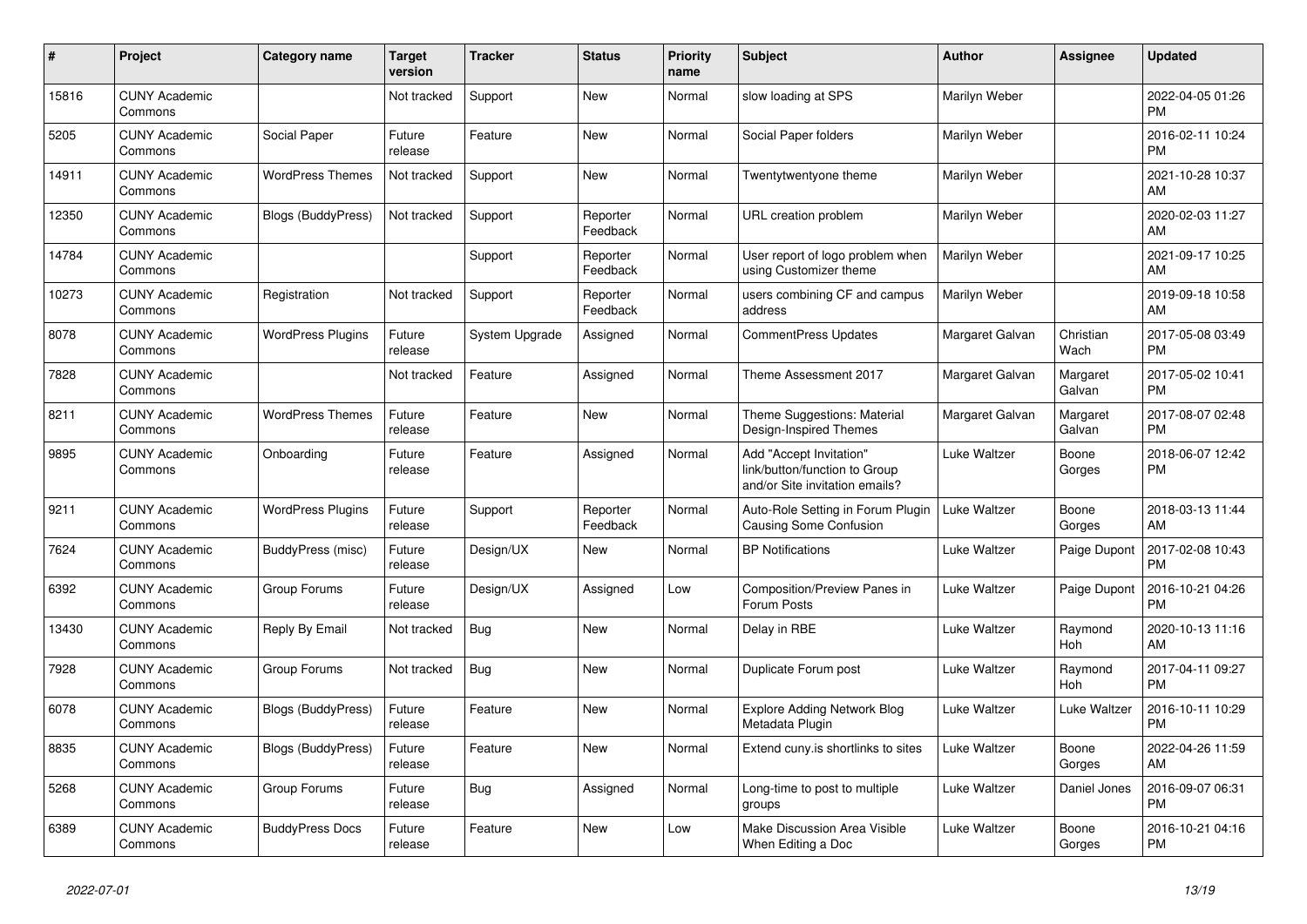| #     | <b>Project</b>                  | Category name            | <b>Target</b><br>version | <b>Tracker</b> | <b>Status</b>        | <b>Priority</b><br>name | <b>Subject</b>                                                       | <b>Author</b> | Assignee            | <b>Updated</b>                |
|-------|---------------------------------|--------------------------|--------------------------|----------------|----------------------|-------------------------|----------------------------------------------------------------------|---------------|---------------------|-------------------------------|
| 5317  | <b>CUNY Academic</b><br>Commons | <b>Group Blogs</b>       | Not tracked              | Bug            | Reporter<br>Feedback | Normal                  | Notifications of New Post Didn't<br>Come                             | Luke Waltzer  | Samantha<br>Raddatz | 2016-03-21 10:41<br><b>PM</b> |
| 5225  | <b>CUNY Academic</b><br>Commons | Registration             | Future<br>release        | Feature        | Assigned             | Normal                  | On-boarding Issues                                                   | Luke Waltzer  | Samantha<br>Raddatz | 2016-02-12 02:58<br><b>PM</b> |
| 6356  | <b>CUNY Academic</b><br>Commons | <b>WordPress Plugins</b> | Future<br>release        | <b>Bug</b>     | Reporter<br>Feedback | Low                     | Should Subscribe2 be<br>deprecated?                                  | Luke Waltzer  |                     | 2017-03-20 12:20<br><b>PM</b> |
| 7981  | <b>CUNY Academic</b><br>Commons | Social Paper             | Future<br>release        | Bug            | New                  | Normal                  | Social Paper comments should<br>not go to spam                       | Luke Waltzer  | Boone<br>Gorges     | 2018-04-16 03:52<br><b>PM</b> |
| 6644  | <b>CUNY Academic</b><br>Commons |                          | Not tracked              | <b>Bug</b>     | Reporter<br>Feedback | High                    | White Screen at Login Pge                                            | Luke Waltzer  | Raymond<br>Hoh      | 2016-11-21 10:34<br><b>PM</b> |
| 2612  | <b>CUNY Academic</b><br>Commons |                          | Not tracked              | Publicity      | Assigned             | Normal                  | Pinterest site for the Commons                                       | local admin   | Sarah<br>Morgano    | 2016-03-04 11:19<br>AM        |
| 2325  | <b>CUNY Academic</b><br>Commons | BuddyPress (misc)        | Future<br>release        | Feature        | Assigned             | Low                     | Profile should have separate fields<br>for first/last names          | local admin   | Boone<br>Gorges     | 2015-11-09 06:09<br><b>PM</b> |
| 2610  | <b>CUNY Academic</b><br>Commons | Group Invitations        | Future<br>release        | Feature        | Assigned             | Low                     | Request: Custom invitation<br>message to group invites               | local admin   | Boone<br>Gorges     | 2015-11-09 06:13<br><b>PM</b> |
| 2175  | <b>CUNY Academic</b><br>Commons | WordPress (misc)         | Not tracked              | Support        | Assigned             | Normal                  | Subscibe 2 vs. Jetpack<br>subscription options                       | local admin   | Matt Gold           | 2016-01-26 04:58<br><b>PM</b> |
| 9060  | <b>CUNY Academic</b><br>Commons | Commons In A Box         | Not tracked              | Bug            | Hold                 | Normal                  | Problems with CBox image library<br>/ upload                         | Lisa Rhody    | Raymond<br>Hoh      | 2018-01-10 03:26<br><b>PM</b> |
| 11789 | <b>CUNY Academic</b><br>Commons | Courses                  | Future<br>release        | Feature        | <b>New</b>           | Normal                  | Ability to remove item from<br>Courses list                          | Laurie Hurson | Sonja Leix          | 2019-09-24 12:28<br><b>PM</b> |
| 15613 | <b>CUNY Academic</b><br>Commons |                          | 2.0.3                    | Feature        | Reporter<br>Feedback | Normal                  | Adding "Passster" plugin                                             | Laurie Hurson |                     | 2022-06-29 11:32<br>AM        |
| 14504 | <b>CUNY Academic</b><br>Commons |                          | Not tracked              | Publicity      | Reporter<br>Feedback | Normal                  | Adding showcases to home page<br>menu                                | Laurie Hurson | Boone<br>Gorges     | 2022-01-19 03:26<br><b>PM</b> |
| 15176 | <b>CUNY Academic</b><br>Commons |                          | Not tracked              | Support        | Reporter<br>Feedback | Normal                  | Archiving Q Writing & Old<br>Wordpress Sites on the Commons          | Laurie Hurson |                     | 2022-02-08 10:28<br>AM        |
| 15923 | <b>CUNY Academic</b><br>Commons |                          | Not tracked              | Feature        | Reporter<br>Feedback | Normal                  | <b>Bellows Plugin Adjustments</b>                                    | Laurie Hurson |                     | 2022-04-20 10:10<br><b>AM</b> |
| 11415 | <b>CUNY Academic</b><br>Commons | <b>WordPress Plugins</b> | Not tracked              | Bug            | Reporter<br>Feedback | Normal                  | Blog Subscriptions in Jetpack                                        | Laurie Hurson |                     | 2019-05-14 10:34<br>AM        |
| 14936 | <b>CUNY Academic</b><br>Commons |                          |                          | Bug            | <b>New</b>           | Normal                  | Commons websites blocked by<br>SPS campus network                    | Laurie Hurson |                     | 2021-11-03 03:57<br><b>PM</b> |
| 14787 | <b>CUNY Academic</b><br>Commons | <b>Plugin Packages</b>   | Future<br>release        | Feature        | <b>New</b>           | Normal                  | Creating a "Design" plugin<br>package                                | Laurie Hurson | scott voth          | 2022-04-27 04:56<br><b>PM</b> |
| 14940 | <b>CUNY Academic</b><br>Commons |                          |                          | <b>Bug</b>     | New                  | Normal                  | Discrepancy between Commons<br>profile "sites" and actual # of sites | Laurie Hurson |                     | 2021-11-08 11:09<br>AM        |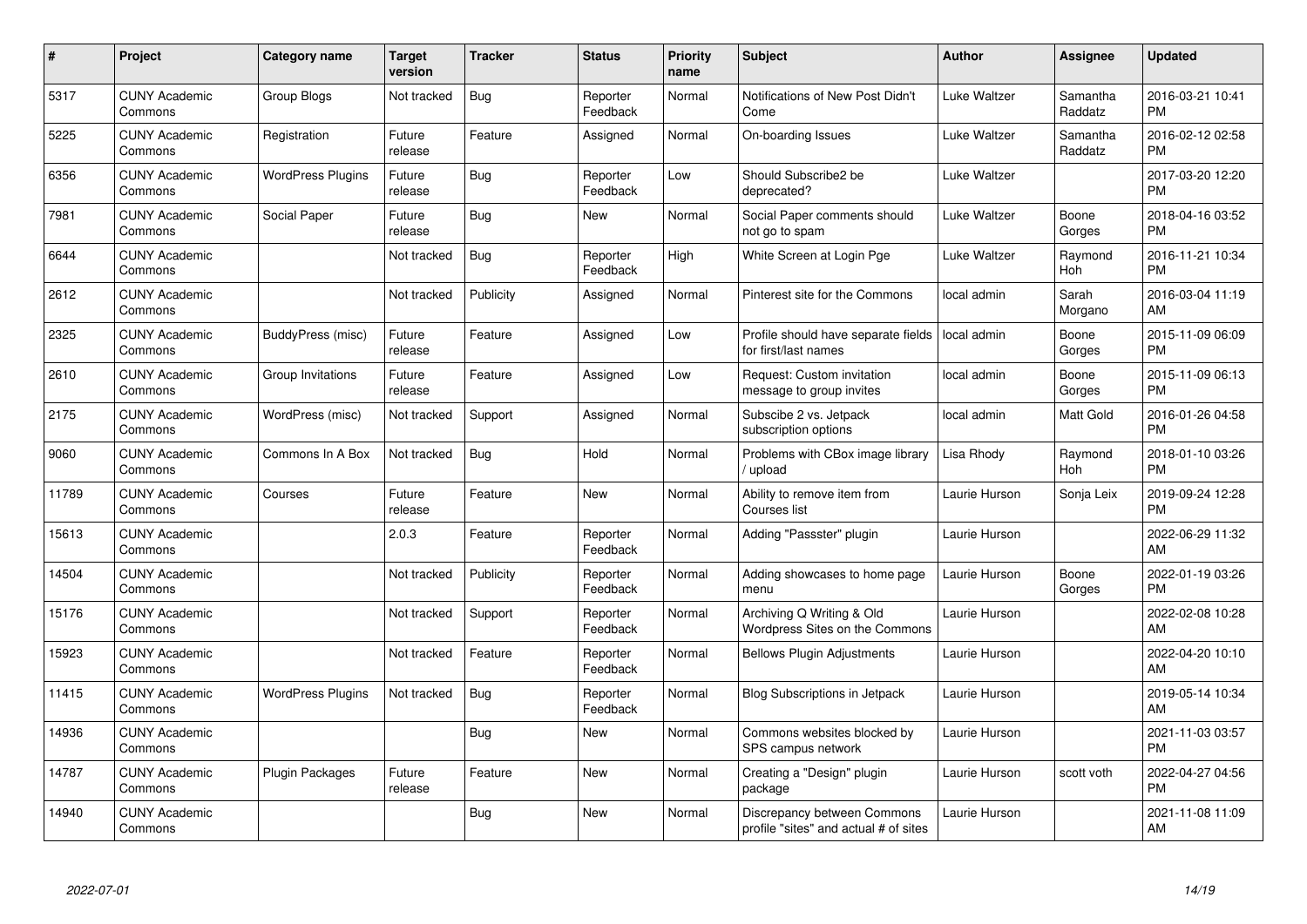| #     | <b>Project</b>                  | Category name            | <b>Target</b><br>version | <b>Tracker</b> | <b>Status</b>        | <b>Priority</b><br>name | <b>Subject</b>                                                               | <b>Author</b> | Assignee            | <b>Updated</b>                |
|-------|---------------------------------|--------------------------|--------------------------|----------------|----------------------|-------------------------|------------------------------------------------------------------------------|---------------|---------------------|-------------------------------|
| 9289  | <b>CUNY Academic</b><br>Commons | <b>WordPress Plugins</b> | Future<br>release        | <b>Bug</b>     | Reporter<br>Feedback | Normal                  | Email Users Plugin                                                           | Laurie Hurson | Boone<br>Gorges     | 2018-10-24 12:34<br><b>PM</b> |
| 12121 | <b>CUNY Academic</b><br>Commons | <b>WordPress Plugins</b> | 2.0.3                    | Feature        | Reporter<br>Feedback | Normal                  | Embedding H5P Iframes on<br>Commons Site                                     | Laurie Hurson | Boone<br>Gorges     | 2022-06-29 11:32<br>AM        |
| 13650 | <b>CUNY Academic</b><br>Commons | Group Library            | Future<br>release        | Feature        | <b>New</b>           | Normal                  | Forum Attachments in Group<br>Library                                        | Laurie Hurson |                     | 2021-11-19 12:30<br><b>PM</b> |
| 11879 | <b>CUNY Academic</b><br>Commons |                          | Not tracked              | <b>Bug</b>     | <b>New</b>           | Normal                  | Hypothesis comments appearing<br>on multiple, different pdfs across<br>blogs | Laurie Hurson | Laurie Hurson       | 2019-09-19 02:39<br><b>PM</b> |
| 11131 | <b>CUNY Academic</b><br>Commons |                          | Future<br>release        | Feature        | Reporter<br>Feedback | Normal                  | Image Annotation Plugins                                                     | Laurie Hurson |                     | 2019-02-26 11:33<br>AM        |
| 15757 | <b>CUNY Academic</b><br>Commons |                          |                          | Bug            | <b>New</b>           | Normal                  | Members # do not match                                                       | Laurie Hurson |                     | 2022-03-30 04:52<br><b>PM</b> |
| 14475 | <b>CUNY Academic</b><br>Commons |                          | Not tracked              | Publicity      | <b>New</b>           | Normal                  | <b>OER Showcase Page</b>                                                     | Laurie Hurson | Laurie Hurson       | 2021-09-14 10:46<br>AM        |
| 16199 | <b>CUNY Academic</b><br>Commons | <b>Directories</b>       | 2.0.3                    | <b>Bug</b>     | <b>New</b>           | Normal                  | Removed "Semester" Filter from<br><b>Courses Directory</b>                   | Laurie Hurson | Boone<br>Gorges     | 2022-06-29 11:32<br>AM        |
| 12484 | <b>CUNY Academic</b><br>Commons |                          | Not tracked              | Support        | Reporter<br>Feedback | Normal                  | Sign up Code for COIL Course<br>starting in March                            | Laurie Hurson | Matt Gold           | 2020-03-02 02:26<br><b>PM</b> |
| 12328 | <b>CUNY Academic</b><br>Commons |                          | Not tracked              | Support        | <b>New</b>           | Normal                  | Sign up Code for Non-CUNY<br>Faculty                                         | Laurie Hurson |                     | 2020-01-28 10:25<br>AM        |
| 12438 | <b>CUNY Academic</b><br>Commons | Courses                  | Not tracked              | Bug            | <b>New</b>           | Normal                  | Site appearing twice                                                         | Laurie Hurson | Boone<br>Gorges     | 2020-02-18 01:34<br><b>PM</b> |
| 12446 | <b>CUNY Academic</b><br>Commons | Groups (misc)            | Future<br>release        | Feature        | Reporter<br>Feedback | Normal                  | Toggle default site to group forum<br>posting                                | Laurie Hurson | Laurie Hurson       | 2020-03-10 11:57<br>AM        |
| 11843 | <b>CUNY Academic</b><br>Commons | WordPress (misc)         | Future<br>release        | Design/UX      | <b>New</b>           | Normal                  | Tweaking the Gutenberg Editor<br>Interface                                   | Laurie Hurson |                     | 2022-04-26 12:00<br><b>PM</b> |
| 14538 | <b>CUNY Academic</b><br>Commons |                          | Not tracked              | Support        | Reporter<br>Feedback | Normal                  | <b>Weebly To Commons</b>                                                     | Laurie Hurson |                     | 2021-09-14 10:47<br>AM        |
| 6755  | <b>CUNY Academic</b><br>Commons | WordPress (misc)         | Future<br>release        | Bug            | <b>New</b>           | Normal                  | Cannot Deactivate Plugin                                                     | Laura Kane    |                     | 2016-11-16 01:12<br><b>PM</b> |
| 3473  | <b>CUNY Academic</b><br>Commons | <b>User Experience</b>   | Future<br>release        | Feature        | Assigned             | Normal                  | Commons profile: Add help info<br>about "Positions" replacing "title"        | Keith Miyake  | Samantha<br>Raddatz | 2015-11-09 02:28<br><b>PM</b> |
| 11649 | <b>CUNY Academic</b><br>Commons | <b>WordPress Plugins</b> | 2.0.3                    | Bug            | In Progress          | Normal                  | CC license displayed on every<br>page                                        | Gina Cherry   | Raymond<br>Hoh      | 2022-06-29 11:32<br>AM        |
| 12004 | <b>CUNY Academic</b><br>Commons |                          | Not tracked              | Support        | Reporter<br>Feedback | Normal                  | Notifications for spam blog<br>comments                                      | Gina Cherry   | Raymond<br>Hoh      | 2019-11-01 12:05<br><b>PM</b> |
| 14842 | <b>CUNY Academic</b><br>Commons |                          | Not tracked              | Support        | Reporter<br>Feedback | Normal                  | Question about widgets and block<br>editor                                   | Gina Cherry   |                     | 2021-10-06 03:01<br><b>PM</b> |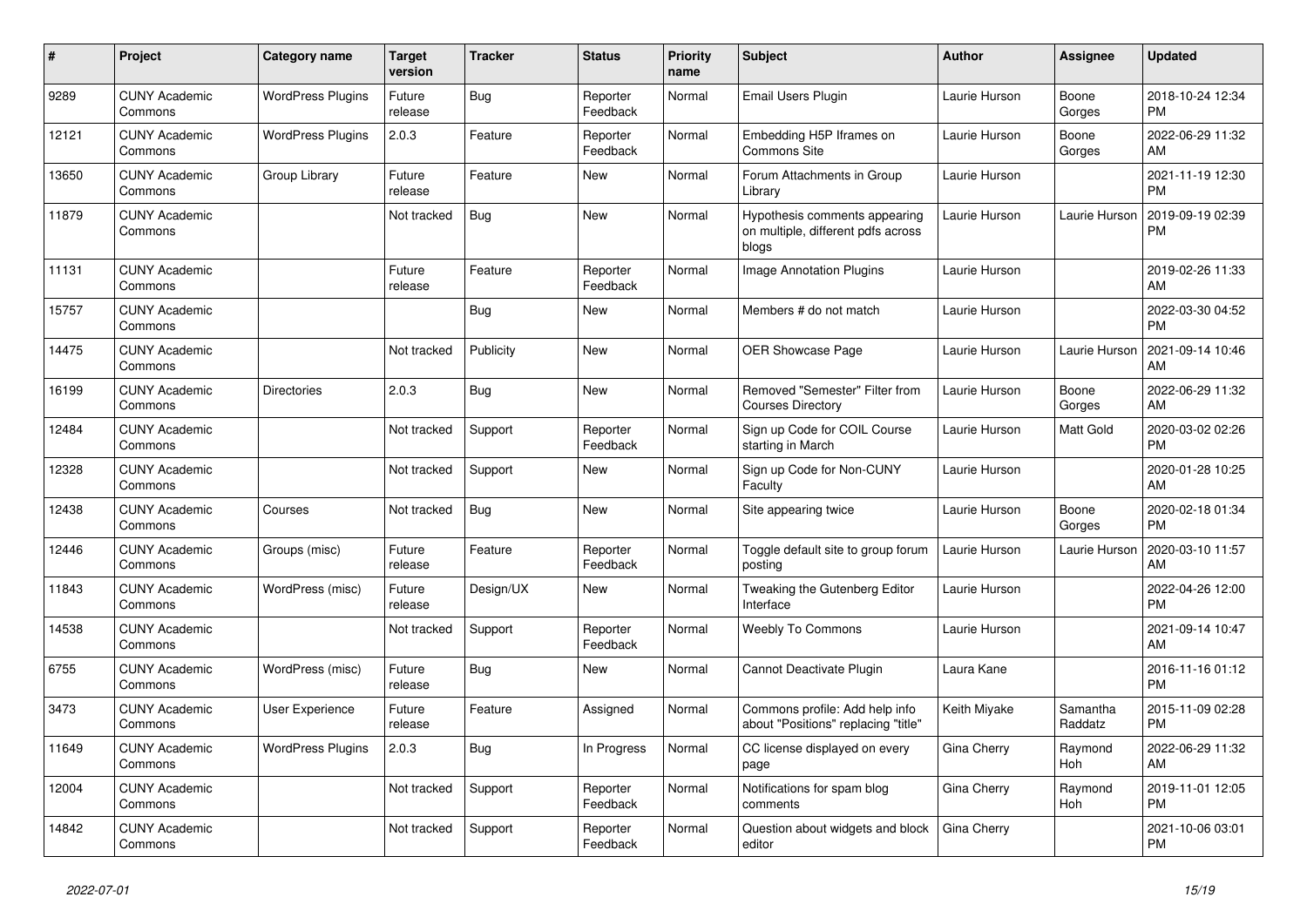| #     | <b>Project</b>                                                          | Category name            | <b>Target</b><br>version | <b>Tracker</b> | <b>Status</b>        | <b>Priority</b><br>name | <b>Subject</b>                                                    | <b>Author</b>      | Assignee            | <b>Updated</b>                |
|-------|-------------------------------------------------------------------------|--------------------------|--------------------------|----------------|----------------------|-------------------------|-------------------------------------------------------------------|--------------------|---------------------|-------------------------------|
| 11545 | <b>CUNY Academic</b><br>Commons                                         | <b>WordPress Plugins</b> | Not tracked              | Support        | New                  | Normal                  | <b>Twitter searches in WordPress</b>                              | Gina Cherry        | Matt Gold           | 2019-09-23 01:03<br><b>PM</b> |
| 13457 | <b>CUNY Academic</b><br>Commons                                         | Group Forums             | 2.0.3                    | Bug            | New                  | High                    | Forum post not sending<br>notifications                           | Filipa Calado      | Raymond<br>Hoh      | 2022-06-29 11:32<br>AM        |
| 12062 | AD/O365 Transition<br>from NonMatric to<br><b>Matriculated Students</b> |                          |                          | Feature        | In Progress          | Normal                  | create solution and console<br>project                            | Emilio Rodriguez   | Emilio<br>Rodriguez | 2019-11-12 03:56<br><b>PM</b> |
| 11968 | JustPublics@365<br>MediaCamp                                            |                          |                          | Feature        | <b>New</b>           | Normal                  | Nanoscience Retractable Display<br>Unit                           | Donald Cherry      | Bonnie<br>Eissner   | 2021-02-19 08:50<br>AM        |
| 3615  | <b>CUNY Academic</b><br>Commons                                         | Redmine                  | Not tracked              | Feature        | New                  | Low                     | Create Redmine issues via email                                   | Dominic Giglio     | Boone<br>Gorges     | 2017-11-16 11:36<br>AM        |
| 9729  | <b>CUNY Academic</b><br>Commons                                         | <b>SEO</b>               | Not tracked              | Support        | <b>New</b>           | Normal                  | 503 Errors showing on<br>newlaborforum.cuny.edu                   | Diane Krauthamer   | Raymond<br>Hoh      | 2018-05-22 04:48<br><b>PM</b> |
| 13199 | <b>CUNY Academic</b><br>Commons                                         | Group Forums             | Future<br>release        | Feature        | <b>New</b>           | Normal                  | <b>Favoring Groups over bbPress</b><br>plugin                     | Colin McDonald     | Colin<br>McDonald   | 2021-11-19 12:28<br><b>PM</b> |
| 15210 | <b>CUNY Academic</b><br>Commons                                         | Analytics                | Not tracked              | Design/UX      | New                  | Normal                  | Google Analytics improvements                                     | Colin McDonald     | Boone<br>Gorges     | 2022-05-24 10:47<br>AM        |
| 13370 | <b>CUNY Academic</b><br>Commons                                         | Group Library            | Future<br>release        | Feature        | <b>New</b>           | Normal                  | Library bulk deletion and folder<br>editing                       | Colin McDonald     | Boone<br>Gorges     | 2020-10-13 10:41<br>AM        |
| 3059  | <b>CUNY Academic</b><br>Commons                                         | Group Forums             | Future<br>release        | Design/UX      | <b>New</b>           | Normal                  | Forum Post Permissable Content<br><b>Explanatory Text</b>         | Chris Stein        | <b>Chris Stein</b>  | 2015-04-02 11:27<br>AM        |
| 3565  | <b>CUNY Academic</b><br>Commons                                         | My Commons               | Not tracked              | Documentation  | New                  | Normal                  | Load Newest inconsistencies                                       | Chris Stein        | scott voth          | 2015-11-09 01:16<br><b>PM</b> |
| 2881  | <b>CUNY Academic</b><br>Commons                                         | Public Portfolio         | Future<br>release        | Feature        | Assigned             | Normal                  | Redesign the UX for Profiles                                      | Chris Stein        | Chris Stein         | 2016-10-13 12:45<br><b>PM</b> |
| 860   | <b>CUNY Academic</b><br>Commons                                         | Design                   | Future<br>release        | Design/UX      | Assigned             | Normal                  | <b>Standardize Button Treatment</b><br><b>Across the Commons</b>  | Chris Stein        | Chris Stein         | 2014-05-01 09:45<br>AM        |
| 2666  | <b>CUNY Academic</b><br>Commons                                         | About page               | Not tracked              | Documentation  | Assigned             | Normal                  | <b>Update About Text</b>                                          | Chris Stein        | Luke Waltzer        | 2016-03-04 11:19<br>AM        |
| 1460  | <b>CUNY Academic</b><br>Commons                                         | Analytics                | Future<br>release        | Feature        | Assigned             | Normal                  | <b>Update System Report</b>                                       | <b>Brian Foote</b> | Boone<br>Gorges     | 2015-11-09 06:13<br><b>PM</b> |
| 3330  | <b>CUNY Academic</b><br>Commons                                         | My Commons               | Future<br>release        | Feature        | Assigned             | Normal                  | "Commons Information" tool                                        | Boone Gorges       | Chris Stein         | 2014-09-22 08:46<br><b>PM</b> |
| 5488  | <b>CUNY Academic</b><br>Commons                                         | Social Paper             | Future<br>release        | Bug            | <b>New</b>           | Normal                  | Add a "last edited by" field to<br>Social Paper group directories | Boone Gorges       |                     | 2016-04-21 10:05<br><b>PM</b> |
| 11945 | <b>CUNY Academic</b><br>Commons                                         | Reckoning                | Future<br>release        | Feature        | Reporter<br>Feedback | Normal                  | Add Comments bubble to<br>Reckoning views                         | Boone Gorges       | Boone<br>Gorges     | 2019-11-12 05:14<br><b>PM</b> |
| 1167  | <b>CUNY Academic</b><br>Commons                                         | <b>Email Invitations</b> | Future<br>release        | Feature        | <b>New</b>           | Low                     | Allow email invitations to be resent                              | Boone Gorges       | Boone<br>Gorges     | 2015-11-12 12:53<br>AM        |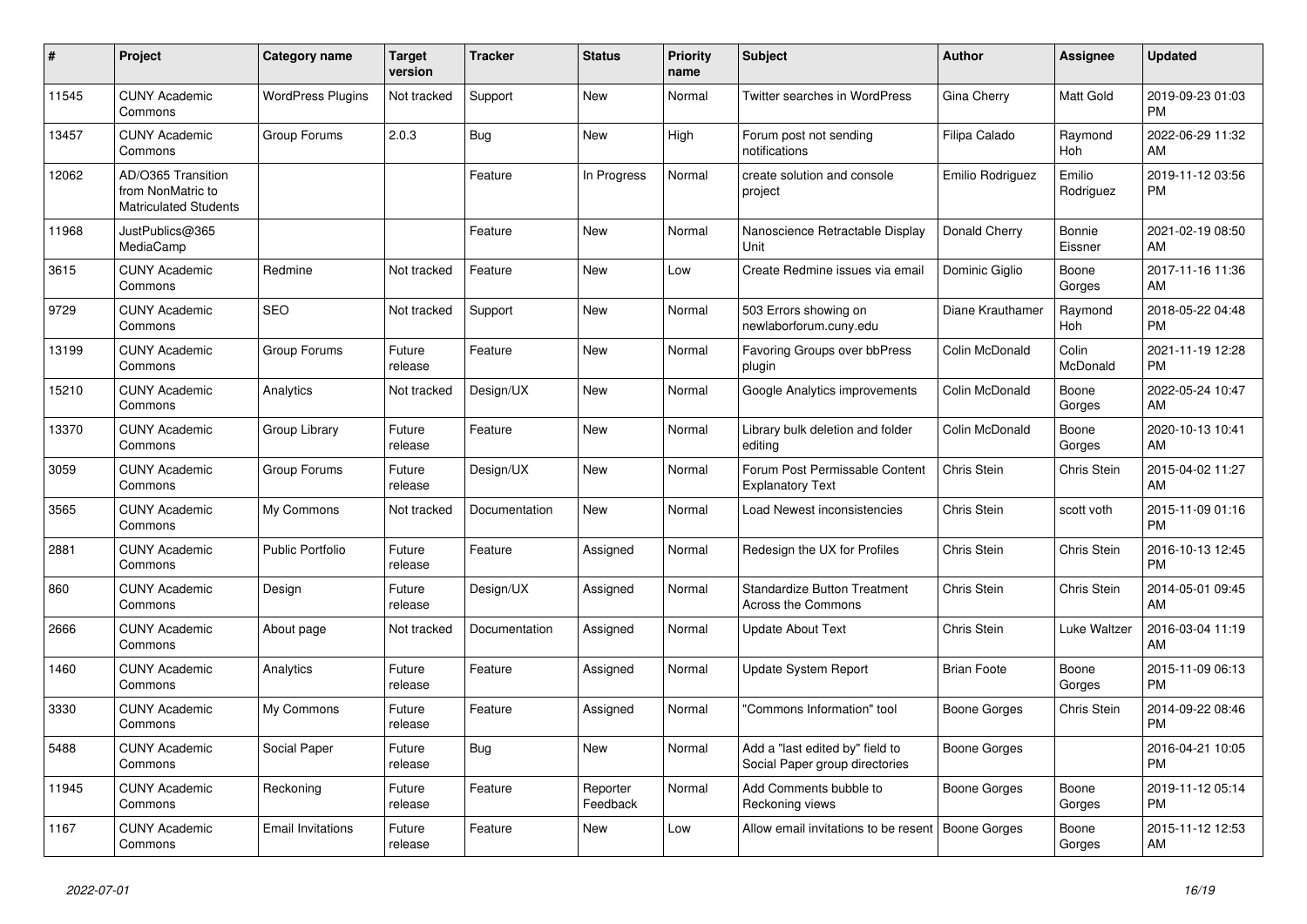| #     | Project                         | <b>Category name</b>     | <b>Target</b><br>version | <b>Tracker</b> | <b>Status</b> | Priority<br>name | <b>Subject</b>                                                                             | <b>Author</b>       | <b>Assignee</b> | <b>Updated</b>                |
|-------|---------------------------------|--------------------------|--------------------------|----------------|---------------|------------------|--------------------------------------------------------------------------------------------|---------------------|-----------------|-------------------------------|
| 4635  | <b>CUNY Academic</b><br>Commons | Authentication           | Future<br>release        | Feature        | New           | Normal           | Allow non-WP authentication                                                                | <b>Boone Gorges</b> | Sonja Leix      | 2019-03-01 02:05<br>PM.       |
| 13835 | <b>CUNY Academic</b><br>Commons | WordPress (misc)         | Future<br>release        | Feature        | New           | Normal           | Allow OneSearch widget to have<br>'CUNY' as campus                                         | Boone Gorges        | Boone<br>Gorges | 2021-11-19 12:39<br><b>PM</b> |
| 1165  | <b>CUNY Academic</b><br>Commons | <b>Email Invitations</b> | Future<br>release        | Feature        | Assigned      | Low              | Allow saved lists of invitees under<br>Send Invites                                        | <b>Boone Gorges</b> | Boone<br>Gorges | 2015-11-09 06:03<br><b>PM</b> |
| 6332  | <b>CUNY Academic</b><br>Commons | WordPress (misc)         | Future<br>release        | Feature        | New           | Normal           | Allow uploaded files to be marked<br>as private in an ad hoc way                           | Boone Gorges        |                 | 2016-10-17 11:41<br><b>PM</b> |
| 5489  | <b>CUNY Academic</b><br>Commons | Social Paper             | Future<br>release        | Feature        | New           | Normal           | Asc/desc sorting for Social Paper<br>directories                                           | Boone Gorges        |                 | 2016-04-21 10:06<br><b>PM</b> |
| 13466 | <b>CUNY Academic</b><br>Commons | Cavalcade                | Future<br>release        | Feature        | New           | Normal           | Automated cleanup for duplicate<br>Cavalcade tasks                                         | Boone Gorges        | Boone<br>Gorges | 2020-10-13 05:24<br><b>PM</b> |
| 3193  | <b>CUNY Academic</b><br>Commons | Group Forums             | Future<br>release        | Feature        | Assigned      | Normal           | bbPress 2.x dynamic roles and<br><b>RBE</b>                                                | <b>Boone Gorges</b> | Boone<br>Gorges | 2014-09-30 01:30<br><b>PM</b> |
| 14309 | <b>CUNY Academic</b><br>Commons | Group Library            | Future<br>release        | Feature        | New           | Normal           | Better handling of<br>bp_group_document file download<br>attempts when file is not present | <b>Boone Gorges</b> | Boone<br>Gorges | 2021-11-19 12:28<br>PM        |
| 1166  | <b>CUNY Academic</b><br>Commons | <b>Email Invitations</b> | Future<br>release        | Feature        | New           | Low              | Better organizational tools for Sent<br>Invites                                            | Boone Gorges        | Boone<br>Gorges | 2015-11-09 06:02<br>PM.       |
| 12911 | <b>CUNY Academic</b><br>Commons |                          | Not tracked              | Feature        | New           | Normal           | Block access to xmlrpc.php based<br>on User-Agent                                          | <b>Boone Gorges</b> | Boone<br>Gorges | 2020-06-09 05:12<br><b>PM</b> |
| 6749  | <b>CUNY Academic</b><br>Commons | Events                   | Future<br>release        | Bug            | New           | Low              | BPEO iCal request can trigger<br>very large number of DB queries                           | Boone Gorges        | Raymond<br>Hoh  | 2016-11-15 10:09<br><b>PM</b> |
| 618   | <b>CUNY Academic</b><br>Commons | <b>BuddyPress Docs</b>   | Future<br>release        | Feature        | Assigned      | Normal           | BuddyPress Docs: export formats                                                            | Boone Gorges        | Boone<br>Gorges | 2015-11-09 05:38<br>PM.       |
| 1417  | <b>CUNY Academic</b><br>Commons | <b>BuddyPress Docs</b>   | Future<br>release        | Feature        | Assigned      | Low              | Bulk actions for BuddyPress Docs                                                           | <b>Boone Gorges</b> | Boone<br>Gorges | 2016-10-17 10:41<br><b>PM</b> |
| 14184 | <b>CUNY Academic</b><br>Commons | <b>Public Portfolio</b>  | Future<br>release        | Feature        | New           | Normal           | Centralized mechanism for storing<br>Campus affiliations                                   | <b>Boone Gorges</b> | Boone<br>Gorges | 2022-01-04 11:35<br>AM.       |
| 13331 | <b>CUNY Academic</b><br>Commons | Site cloning             | Future<br>release        | Bug            | New           | Normal           | Combine Site Template and Clone<br>operations                                              | <b>Boone Gorges</b> | Jeremy Felt     | 2021-11-19 12:39<br><b>PM</b> |
| 3192  | <b>CUNY Academic</b><br>Commons | Group Forums             | Future<br>release        | Feature        | Assigned      | Normal           | Customizable forum views for<br>bbPress 2.x group forums                                   | <b>Boone Gorges</b> | Raymond<br>Hoh  | 2015-11-09 12:47<br><b>PM</b> |
| 16092 | <b>CUNY Academic</b><br>Commons |                          | Future<br>release        | Feature        | Hold          | Normal           | Don't show main site in Site<br>search results                                             | <b>Boone Gorges</b> | Boone<br>Gorges | 2022-05-17 03:12<br><b>PM</b> |
| 14987 | <b>CUNY Academic</b><br>Commons | <b>WordPress Plugins</b> | Future<br>release        | <b>Bug</b>     | New           | Normal           | Elementor update causes<br>database freeze-up                                              | Boone Gorges        | Boone<br>Gorges | 2021-11-29 12:02<br><b>PM</b> |
| 4481  | <b>CUNY Academic</b><br>Commons | Events                   | Future<br>release        | Feature        | New           | Normal           | Group admins/mods should have<br>the ability to unlink an event from<br>the group          | <b>Boone Gorges</b> | Boone<br>Gorges | 2017-04-24 03:53<br><b>PM</b> |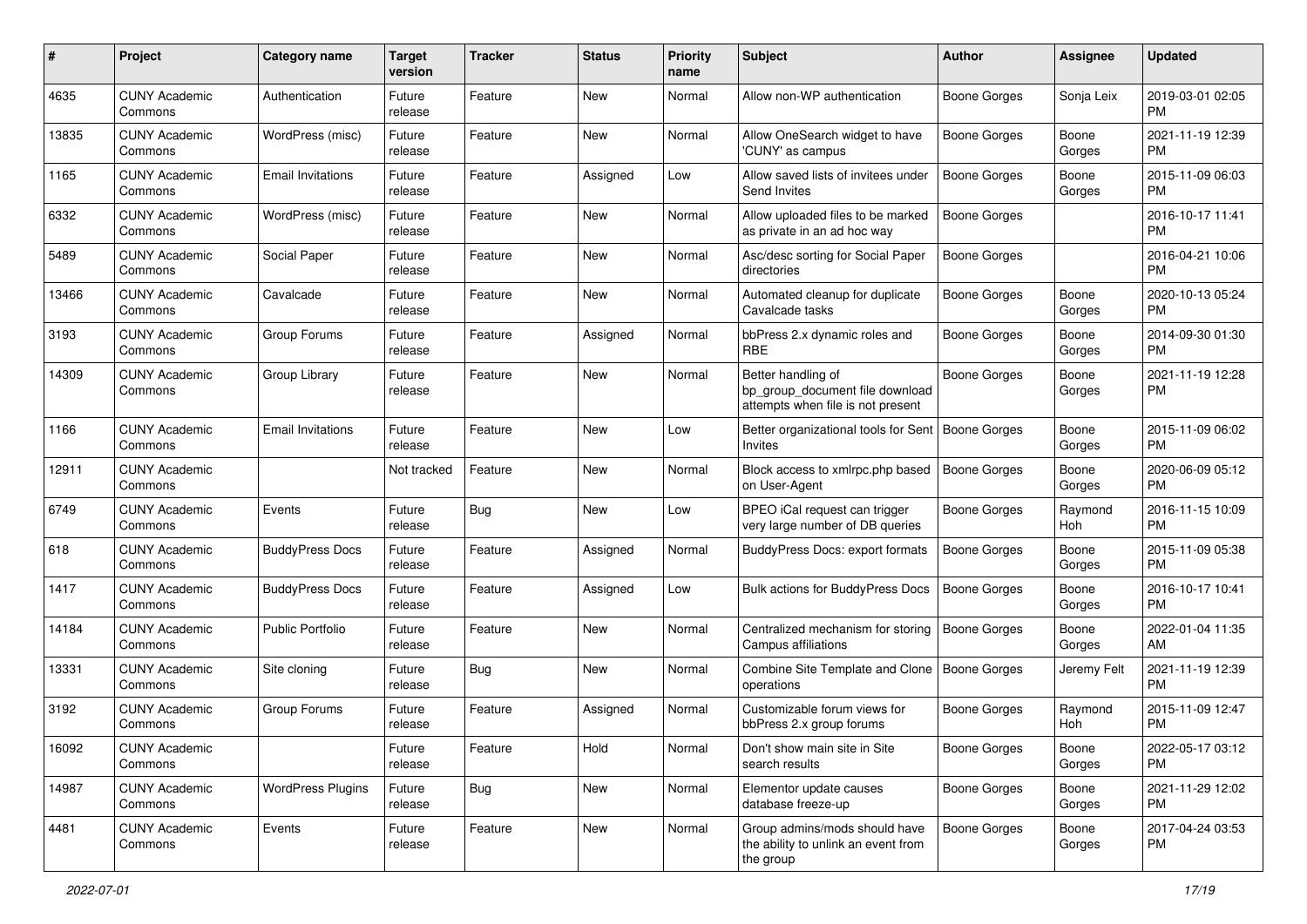| $\#$  | Project                         | <b>Category name</b>           | <b>Target</b><br>version | <b>Tracker</b> | <b>Status</b> | Priority<br>name | <b>Subject</b>                                                | <b>Author</b>       | <b>Assignee</b>     | <b>Updated</b>                |
|-------|---------------------------------|--------------------------------|--------------------------|----------------|---------------|------------------|---------------------------------------------------------------|---------------------|---------------------|-------------------------------|
| 308   | <b>CUNY Academic</b><br>Commons | Registration                   | Future<br>release        | Feature        | <b>New</b>    | Normal           | Group recommendations for<br>signup process                   | Boone Gorges        | Samantha<br>Raddatz | 2015-11-09 05:07<br><b>PM</b> |
| 3048  | <b>CUNY Academic</b><br>Commons | <b>Public Portfolio</b>        | Future<br>release        | Feature        | <b>New</b>    | Low              | Images for rich text profile fields                           | Boone Gorges        | Boone<br>Gorges     | 2014-02-19 12:56<br><b>PM</b> |
| 2832  | <b>CUNY Academic</b><br>Commons | <b>Public Portfolio</b>        | Future<br>release        | Feature        | Assigned      | Normal           | Improve interface for (not)<br>auto-linking profile fields    | Boone Gorges        | Chris Stein         | 2015-01-05 08:52<br><b>PM</b> |
| 12042 | <b>CUNY Academic</b><br>Commons | <b>Email Notifications</b>     | Future<br>release        | Feature        | <b>New</b>    | Normal           | Improved error logging for BPGES<br>send queue                | Boone Gorges        | Boone<br>Gorges     | 2021-11-19 12:25<br><b>PM</b> |
| 12091 | <b>CUNY Academic</b><br>Commons | <b>Group Files</b>             | Future<br>release        | Feature        | <b>New</b>    | Normal           | Improved pre-upload file validation<br>for bp-group-documents | Boone Gorges        | Boone<br>Gorges     | 2019-11-14 01:21<br><b>PM</b> |
| 11834 | <b>CUNY Academic</b><br>Commons | <b>Group Files</b>             | Future<br>release        | Feature        | <b>New</b>    | Normal           | Improved tools for managing<br>group file folders             | Boone Gorges        | Sonja Leix          | 2019-09-06 03:55<br><b>PM</b> |
| 13358 | <b>CUNY Academic</b><br>Commons | Group Forums                   | Future<br>release        | Feature        | <b>New</b>    | Normal           | Improved UI for group forum<br>threading settings             | <b>Boone Gorges</b> | Raymond<br>Hoh      | 2021-11-19 12:27<br><b>PM</b> |
| 13048 | <b>CUNY Academic</b><br>Commons | Shortcodes and<br>embeds       | Future<br>release        | Feature        | <b>New</b>    | Normal           | Jupyter Notebooks support                                     | Boone Gorges        |                     | 2020-07-14 11:46<br>AM        |
| 1422  | <b>CUNY Academic</b><br>Commons | <b>BuddyPress Docs</b>         | Future<br>release        | Feature        | Assigned      | Normal           | Make "created Doc" activity icons<br>non-mini                 | <b>Boone Gorges</b> | Boone<br>Gorges     | 2015-11-09 05:48<br><b>PM</b> |
| 1983  | <b>CUNY Academic</b><br>Commons | Home Page                      | Future<br>release        | Feature        | Assigned      | Low              | Media Library integration with<br>Featured Content plugin     | Boone Gorges        | Dominic<br>Giglio   | 2014-03-17 10:34<br>AM        |
| 10794 | <b>CUNY Academic</b><br>Commons | Performance                    | Not tracked              | Bug            | New           | Normal           | Memcached connection<br>occasionally breaks                   | Boone Gorges        | Boone<br>Gorges     | 2018-12-06 03:30<br><b>PM</b> |
| 13891 | <b>CUNY Academic</b><br>Commons | Internal Tools and<br>Workflow | 2.1.0                    | Feature        | New           | Normal           | Migrate automated linting to<br>GitHub Actions                | Boone Gorges        | Jeremy Felt         | 2022-06-29 11:13<br>AM        |
| 11392 | <b>CUNY Academic</b><br>Commons |                                | Future<br>release        | Bug            | New           | Normal           | Migrate users away from<br><b>StatPress</b>                   | Boone Gorges        |                     | 2019-04-23 03:53<br><b>PM</b> |
| 3580  | <b>CUNY Academic</b><br>Commons | Group Blogs                    | Future<br>release        | Feature        | New           | Normal           | Multiple blogs per group                                      | <b>Boone Gorges</b> | Boone<br>Gorges     | 2018-02-20 02:02<br><b>PM</b> |
| 12436 | <b>CUNY Academic</b><br>Commons |                                | Not tracked              | Bug            | Assigned      | Normal           | Nightly system downtime                                       | Boone Gorges        |                     | 2020-08-01 09:30<br>AM        |
| 3002  | <b>CUNY Academic</b><br>Commons | Search                         | Future<br>release        | Feature        | Assigned      | Normal           | Overhaul CAC search by using<br>external search appliance     | Boone Gorges        | Boone<br>Gorges     | 2020-07-15 03:05<br><b>PM</b> |
| 15194 | <b>CUNY Academic</b><br>Commons | Internal Tools and<br>Workflow | 2.1.0                    | Feature        | New           | Normal           | PHPCS sniff for un-restored<br>switch_to_blog() calls         | Boone Gorges        | Jeremy Felt         | 2022-05-26 10:45<br>AM        |
| 10580 | <b>CUNY Academic</b><br>Commons | Information<br>Architecture    | Future<br>release        | Design/UX      | New           | Normal           | Primary nav item review                                       | Boone Gorges        | Sara Cannon         | 2022-06-28 01:29<br><b>PM</b> |
| 15883 | <b>CUNY Academic</b><br>Commons |                                | 2.1.0                    | Feature        | <b>New</b>    | Normal           | Release BPGES update                                          | Boone Gorges        | Boone<br>Gorges     | 2022-05-26 10:39<br>AM        |